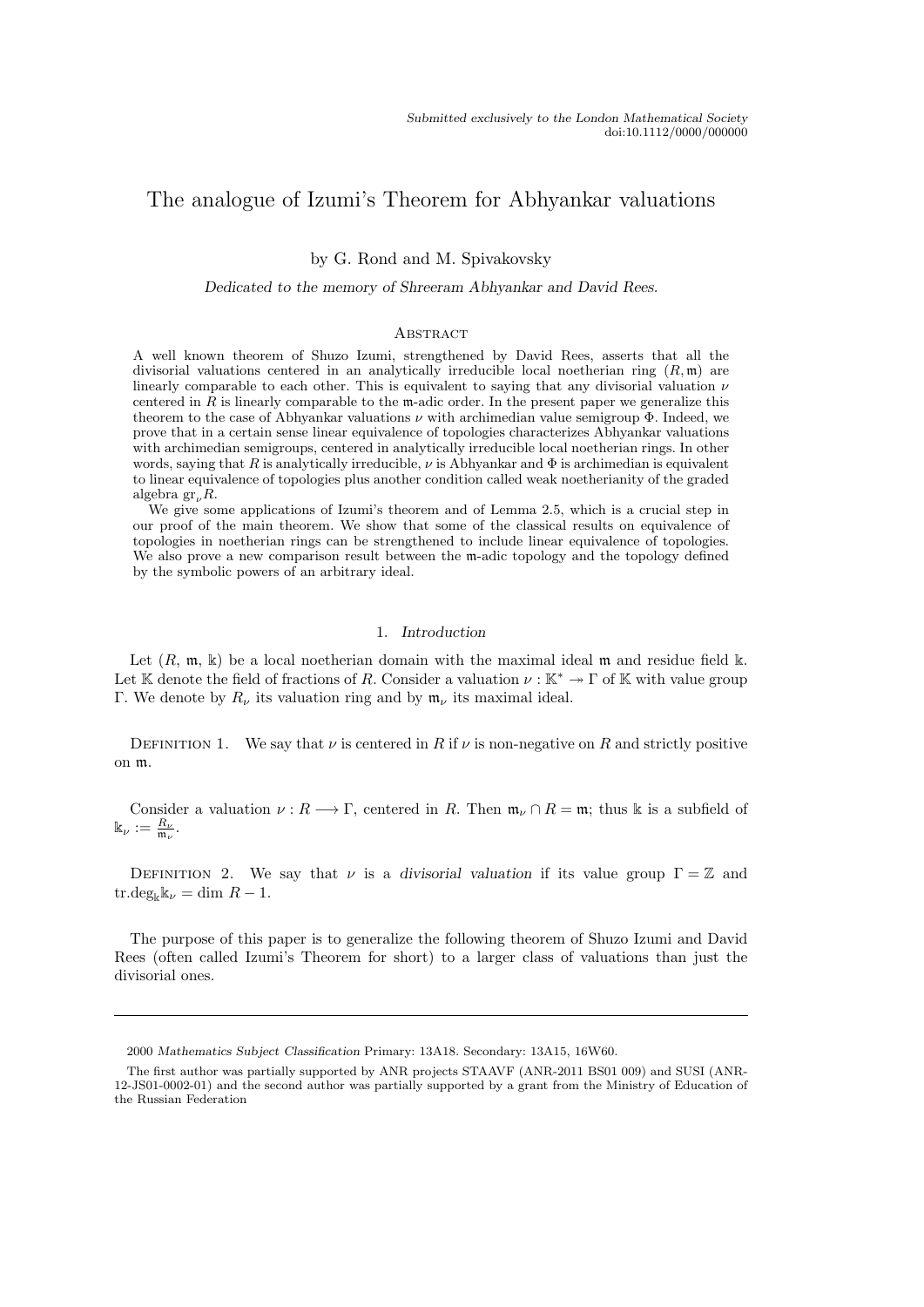THEOREM 1.1. [7], [14] Let R be an analytically irreducible local domain. Then for any two divisorial valuations  $\nu$  and  $\nu'$ , centered in R, there exists a constant  $k > 0$  such that

$$
\nu(f) \le k \nu'(f) \quad \forall f \in R.
$$

This result has played a central role in the study of ideal-adic topologies and other questions about commutative rings during the last decades.

To highlight its applications, we start with some basic definitions and then recall two related theorems due to David Rees.

Let R be a commutative noetherian ring and I an ideal of R. For an element  $f \in R$  the I-order of  $f$  is defined to be

$$
I(f) := \max\{n \in \mathbb{N} \mid f \in I^n\}.
$$

This function takes its values in  $\mathbb{N} \cup \{\infty\}$  and  $I(f) = \infty$  if and only if  $f \in I^n$  for all  $n \in \mathbb{N}$ . Moreover it is easy to see that  $I(fg) \geq I(f) + I(g)$  for all  $f, g \in R$  since I is an ideal.

Next we introduce a more invariant notion, defined by David Rees and Pierre Samuel, namely the reduced order:

$$
\bar{I}(f) := \lim_{n \to \infty} \frac{I(f^n)}{n}.
$$

A priori, it is not obvious that  $\bar{I}(f)$  is a rational number, or even finite. The fact that  $\bar{I}(f)$ is always rational in a noetherian domain R is a consequence of the following theorem of D. Rees:

THEOREM 1.2.  $[11]/[12]$  For any ideal I in a noetherian domain R there exists a unique finite set of valuations  $\{\nu_i\}_{1 \leq i \leq r}$  of R (with values in  $\mathbb{Z}$ ) such that

$$
\bar{I}(f) = \min_{1 \le i \le r} \frac{\nu_i(f)}{\nu_i(I)}
$$

and this representation is irredundant. These valuations  $\nu_i$  are called the Rees valuations of the ideal I.

REMARK 1. This Theorem has been stated and proved by Rees assuming only that  $R$  is noetherian (not necessarily a domain); here we restrict ourselves to the case of domains in order to simplify the exposition.

Remark 2. In view of Theorem 1.2, Theorem 1.1 can be reformulated as follows: every divisorial valuation  $\nu$  is linearly equivalent to the m-adic order. This means that there exists a positive integer k such that  $\nu(f) < k \mathfrak{m}(f)$  for all  $f \in R$ .

In the case R is a local domain and  $I = \mathfrak{m}$ , the valuations  $\nu_i$  appearing in the statement of Theorem 1.2 are divisorial valuations centered in R.

From the definitions we see easily that  $\overline{I}(f) \geq \overline{I}(f)$  for all f. We will need the following result of D. Rees in order to derive some corollaries of Theorem 1.1 about ideal-adic topologies in noetherian rings: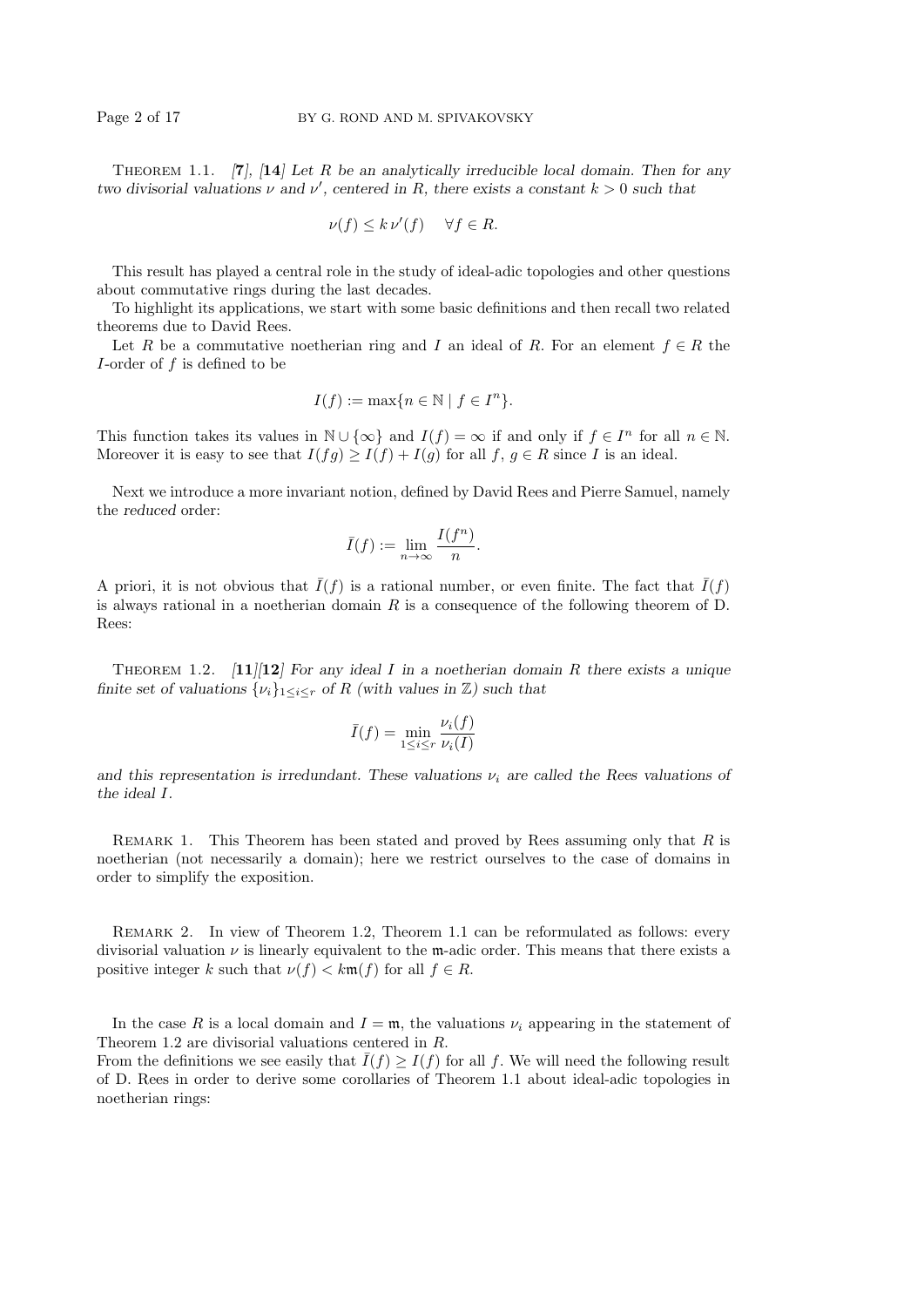THEOREM 1.3.  $\begin{bmatrix} 13 \end{bmatrix}$  Let R be an analytically unramified local ring. Then there exists a constant  $C > 0$  such that

$$
\bar{I}(f) \le I(f) + C \quad \forall f \in R.
$$

The goal of this paper is to generalize Theorem 1.1 to a larger class of valuations: the Abhyankar valuations whose semigroup is archimedean.

Let us begin with some definitions. Let  $\mathbb K$  denote the field of fractions of a local domain R. Consider a valuation  $\nu : \mathbb{K}^* \to \Gamma$  of K with value group  $\Gamma$ , centered in R. Let  $R_{\nu}$  denote the valuation ring of  $\nu$  and  $\mathfrak{m}_{\nu}$  the maximal ideal of  $R_{\nu}$ . Since  $\nu$  is centered in R, we have a natural injection  $\mathbb{k} \subset \frac{R_{\nu}}{\mathfrak{m}_{\nu}}$ . The three basic invariants associated with  $\nu$  are

$$
\operatorname{tr.deg}_{\Bbbk} \nu := \operatorname{tr.deg} \left( \frac{R_{\nu}}{\mathfrak{m}_{\nu}} \middle/ \Bbbk \right) \tag{1.1}
$$

$$
rat.rk \ \nu := \dim_{\mathbb{Q}}(\Gamma \otimes_{\mathbb{Z}} \mathbb{Q}) \tag{1.2}
$$

$$
rk \nu := \dim R_{\nu},\tag{1.3}
$$

where "dimension" means the Krull dimension. In 1956 S. Abhyankar proved that

$$
rat.rk \nu + tr.deg_{k} \nu \leq dimR
$$
\n(1.4)

(cf. [1], Theorem 1, p. 330). This inequality is called the Abhyankar Inequality. An Abhyankar valuation is a valuation centered in  $R$  such that the above inequality is an equality. Any divisorial valuation centered in R satisfies rat.rk  $\nu = 1$  and tr.deg<sub>k</sub>  $\nu = \dim R - 1$ ; hence it is an Abhyankar valuation.

Let

$$
\Phi := \nu(R \setminus \{0\}) \subset \Gamma.
$$

Then  $\Phi$  is an ordered semigroup contained in  $\Gamma$ . Since R is noetherian,  $\Phi$  is a well-ordered set. For  $\alpha \in \Phi$ , let

$$
p_\alpha := \{ x \in R \mid \nu(x) \ge \alpha \}
$$

and

$$
p_{\alpha+} := \{ x \in R \mid \nu(x) > \alpha \}
$$

(here we adopt the convention that  $\nu(0) > \alpha$  for any  $\alpha \in \Gamma$ ). Ideals of R which are contractions to R of ideals in  $R_\nu$  are called v-ideals. All of the  $p_\alpha$  and  $p_{\alpha+}$  are v-ideals and  $\{p_\alpha\}_{\alpha\in\Phi}$  is the complete list of  $\nu$ -ideals in R. Specifying all the  $\nu$ -ideals in R is equivalent to specifying  $\nu$  (see [20], Appendix 3). The following is a characterization of  $\nu$ -ideals: an ideal  $I \subset R$  is a  $\nu$ -ideal if and only if, for any elements  $a \in R$ ,  $b \in I$  such that  $\nu(a) \ge \nu(b)$  we have  $a \in I$ .

We associate to  $\nu$  the following graded algebra:

$$
\mathrm{gr}_{\nu}R:=\bigoplus_{\alpha\in\Phi}\frac{p_{\alpha}}{p_{\alpha+}}\ .
$$

DEFINITION 3. We say that  $\Phi$  is archimedian if for any  $\alpha, \beta \in \Phi$ ,  $\alpha \neq 0$ , there exists  $r \in \mathbb{N}$ such that  $r\alpha > \beta$ .

This is equivalent to saying that every  $\nu$ -ideal in R is m-primary and weaker than saying that rk  $\nu = 1$ . For instance the monomial valuation  $\nu$  with values in  $\mathbb{Z}_{lex}^2$  defined on  $R = \mathbb{C}[[x, y]]$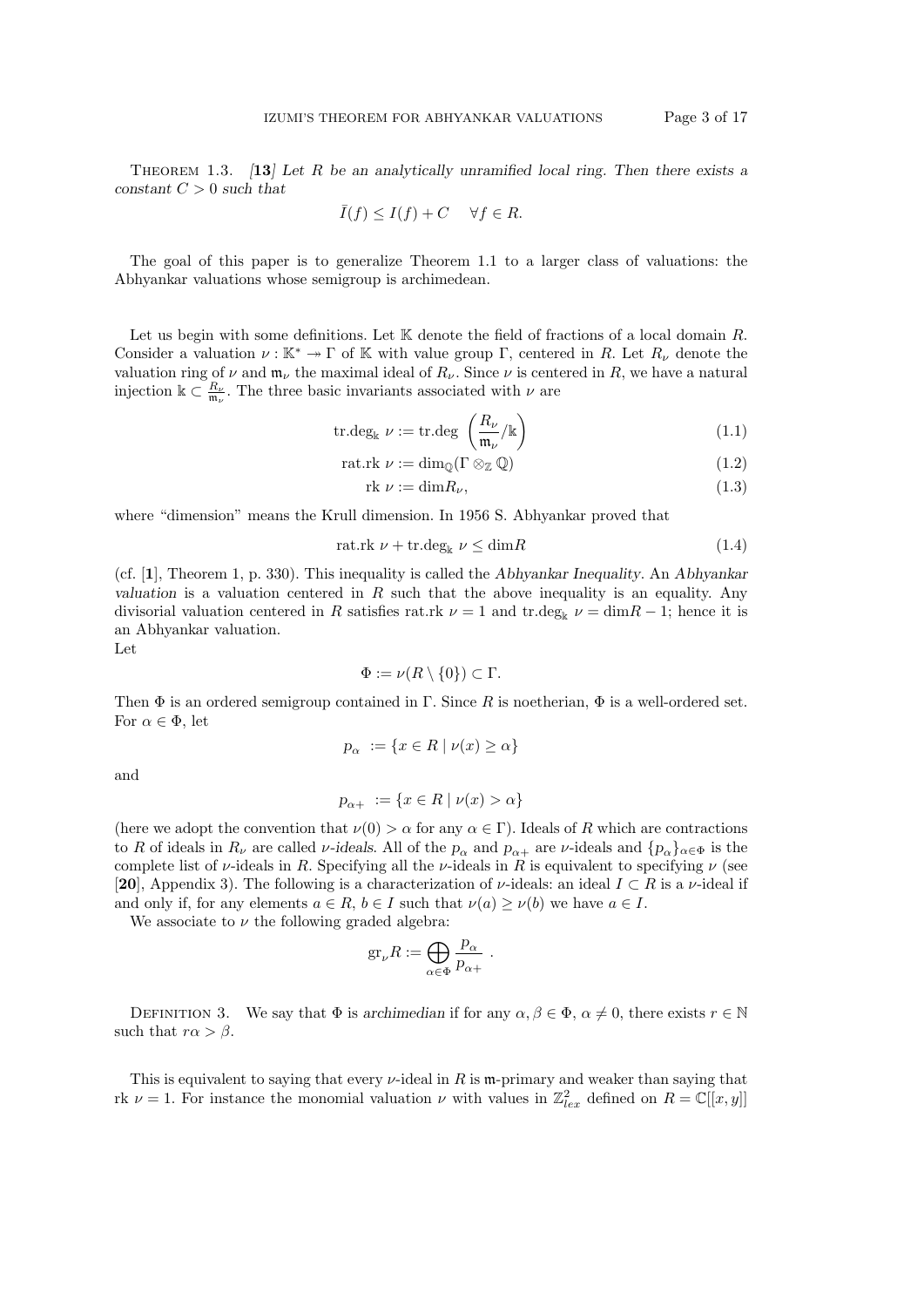by

$$
\nu(x) = (1,0)
$$
 and  $\nu(y) = (1,1)$ 

satisfies rk  $\nu = 2$  but its semi-group  $\nu(R \setminus \{0\}) = \{(n, m) \in \mathbb{Z}^2 \mid n \ge m \ge 0\}$  is archimedian. For  $l \in \mathbb{N}$ , let  $Q_l$  denote the *v*-ideal

$$
Q_l := \{ x \in R \mid \nu(x) \ge l\nu(\mathfrak{m}) \}. \tag{1.5}
$$

Of course,  $\mathfrak{m}^l \subset Q_l$  for all  $l \in \mathbb{N}$ .

DEFINITION 4. We say that the  $\nu$ -adic and the m-adic topologies are linearly equivalent if there exists  $r \in \mathbb{N}$  such that

$$
Q_{rl}\subset\mathfrak{m}^l
$$

for all  $l \in \mathbb{N}$ .

Thus Theorem 1.1 is equivalent to saying that for any divisorial valuation  $\nu$  of R the  $\nu$ -adic topology is linearly equivalent to the m-adic topology.

Let  $A = \bigoplus A_{\alpha}$  be a  $\Phi$ -graded k-algebra. Assume that  $A_0 = \mathbb{k}$ . By abuse of notation, let us  $\alpha \!\in\! \Phi$ denote

 $1 := \nu(\mathfrak{m})$ 

and for  $l \in \mathbb{N}$ 

$$
l:=l\cdot 1.
$$

DEFINITION 5. We say that A is weakly noetherian of dimension  $d$  if A contains  $d$ algebraically independent elements and the function

$$
F(l) = \sum_{0 \le \alpha \le l} \dim_{\mathbb{k}} A_{\alpha}
$$

is bounded above by a polynomial in  $l$  of degree  $d$ .

If A is weakly noetherian then  $\dim_{\mathbb{k}} A_\alpha < \infty$  for all  $\alpha \in \Phi$ . We now state the main theorem of this paper.

THEOREM 1.4. Let  $(R, \mathfrak{m}, \mathbb{k})$  be a local noetherian domain with field of fractions K. Let  $\nu$ be a valuation of K centered in R with value semigroup  $\Phi$ . Then the following two conditions are equivalent:

(i) R is analytically irreducible,  $\Phi$  is archimedian and

$$
rat.rk \nu + tr.deg_{k}\nu = \dim R \qquad (1.6)
$$

(ii) the v-adic and the m-adic topologies are linearly equivalent and  $gr_{\nu}R$  is weakly noetherian.

This theorem is proved in Part 2. Part 3 is devoted to applications of Izumi's Theorem and of Lemma 2.5.

The most difficult part in the proof of Theorem 1.4 is the implication  $(1) \rightarrow$  "linear" equivalence between the  $\nu$ -adic and the m-adic topologies". Let us mention that this implication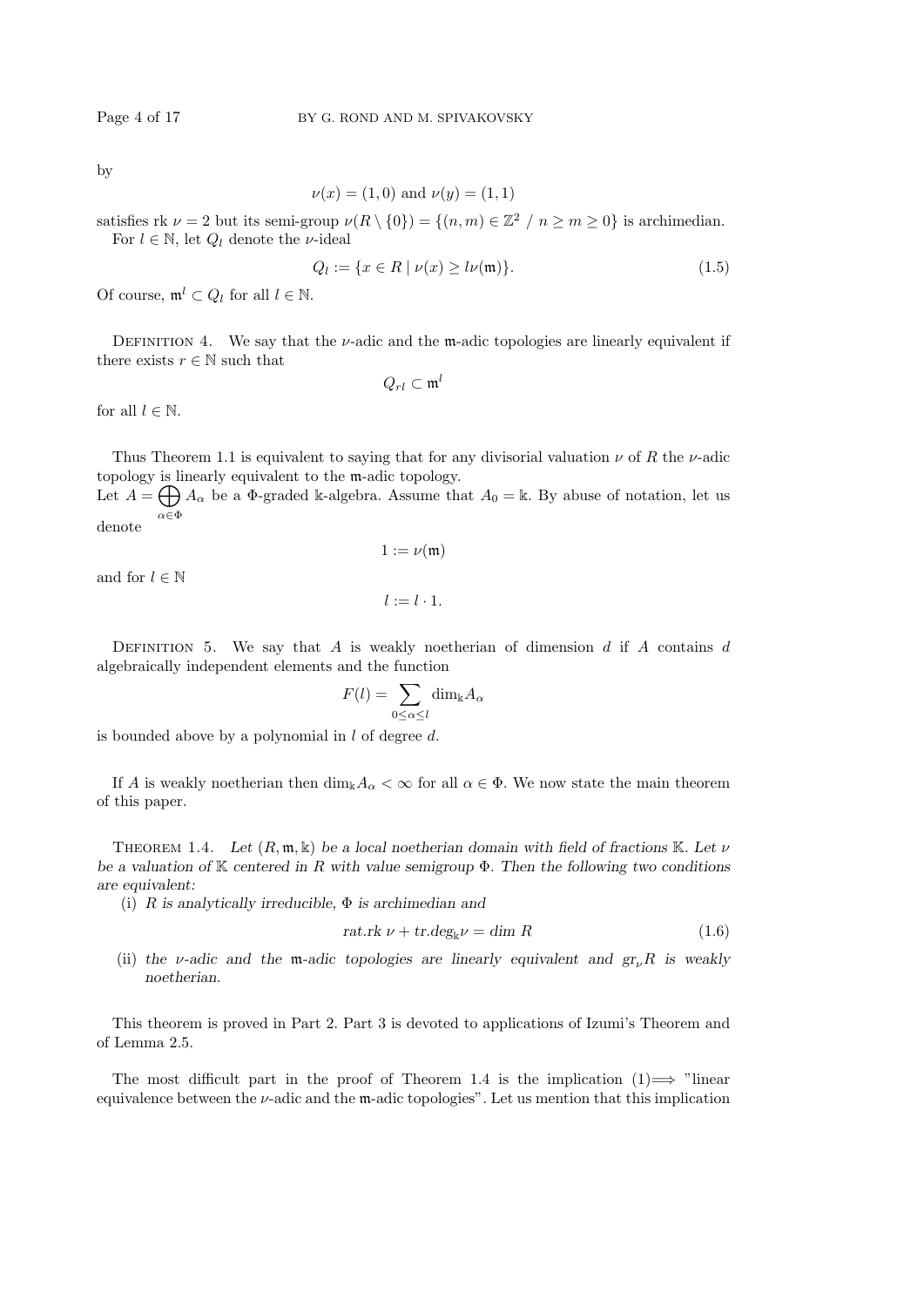has been proved by D. Cutkosky  $[2]$  in the case R contains a characteristic zero field. More precisely he proved in this case that an Abhyankar valuation is quasi-monomial after a sequence of blow-ups. B. Teissier proved a similar statement for a complete equicharacteristic local domain R when the residue field of the Abhyankar valuation is equal to the residue field of R and is algebraically closed (see Proposition 6.24 [18]). Thus in these cases, by Theorem 1.1, the  $\nu$ -adic and the m-adic topologies are linearly equivalent. This implication has also been proved in the case when  $(R, \mathfrak{m})$  is a complete local ring containing a field of positive characteristic and v is the composition of a morphism  $R \longrightarrow S$ , where  $(S, \mathfrak{m}_0)$  is a regular complete local ring with  $\frac{S}{m_0} \simeq \frac{R}{m}$ , and of the  $m_0$ -adic valuation of S (see [15]).

Theorem 1.4 has been announced by the second author and a proof was sketched in [16] without details but the entire proof was never published. The proof presented here follows the sketched proof announced in [16].

#### 1.1. Conventions

Let R be an integral domain with field of fractions K. Let  $\nu$  be a valuation of K with value group Γ.

The notation  $R_{\nu}$  will stand for the valuation ring of  $\nu$  (the ring of all the elements of K whose values are non-negative) and  $\mathfrak{m}_{\nu}$  the maximal ideal of  $R_{\nu}$  (the elements with strictly positive values). If  $p \subset R$  is an ideal, we put

$$
\nu(p) := \min \{ \nu(x) \mid x \in p \}.
$$

If R is noetherian, this minimum is always achieved.

If x is an element of R,  $\bar{x}$  will always mean the natural image of x in gr<sub>n</sub>R.

We freely use the multi-index notation: if  $x = (x_1, \dots, x_n)$ ,  $\alpha = (\alpha_1, \dots, \alpha_n) \in \mathbb{N}_0^n$ , then  $x^{\alpha}$ stands for  $\prod_{n=1}^{\infty}$  $x_i^{\alpha_i}$ . The symbol  $|\alpha|$  will stand for  $\sum_{i=1}^{n}$  $\sum_{i=1}^{\infty} \alpha_i$ .

 $i=1$ Let R be a regular local ring with regular system of parameters  $x = (x_1, \dots, x_n)$ . A valuation  $\nu$ , centered at R, is said to be monomial with respect to x if all the  $\nu$ -ideals of R are generated by monomials in  $x$ .

### 2. Proof of Theorem 1.4

The purpose of this section is to prove Theorem 1.4. We start with a few remarks.

REMARK 3. Suppose the m-adic and the *v*-adic topologies in R are equivalent. Then  $\Phi$  is archimedian. Indeed, to say that  $\Phi$  is not archimedian is equivalent to saying that there exists a  $\nu$ -ideal p in R which is not m-primary. But then p is open in the  $\nu$ -adic topology, but not in the m-adic topology, which is a contradiction.

Moreover, the equivalence of topologies implies that  $R$  is analytically irreducible. Indeed, let  ${a_n}$ ,  ${b_n}$  be two Cauchy sequences for the m-adic topology in R such that

$$
\lim_{n \to \infty} a_n \neq 0 \tag{2.1}
$$

$$
\lim_{n \to \infty} b_n \neq 0,\tag{2.2}
$$

but

$$
\lim_{n \to \infty} a_n b_n = 0.
$$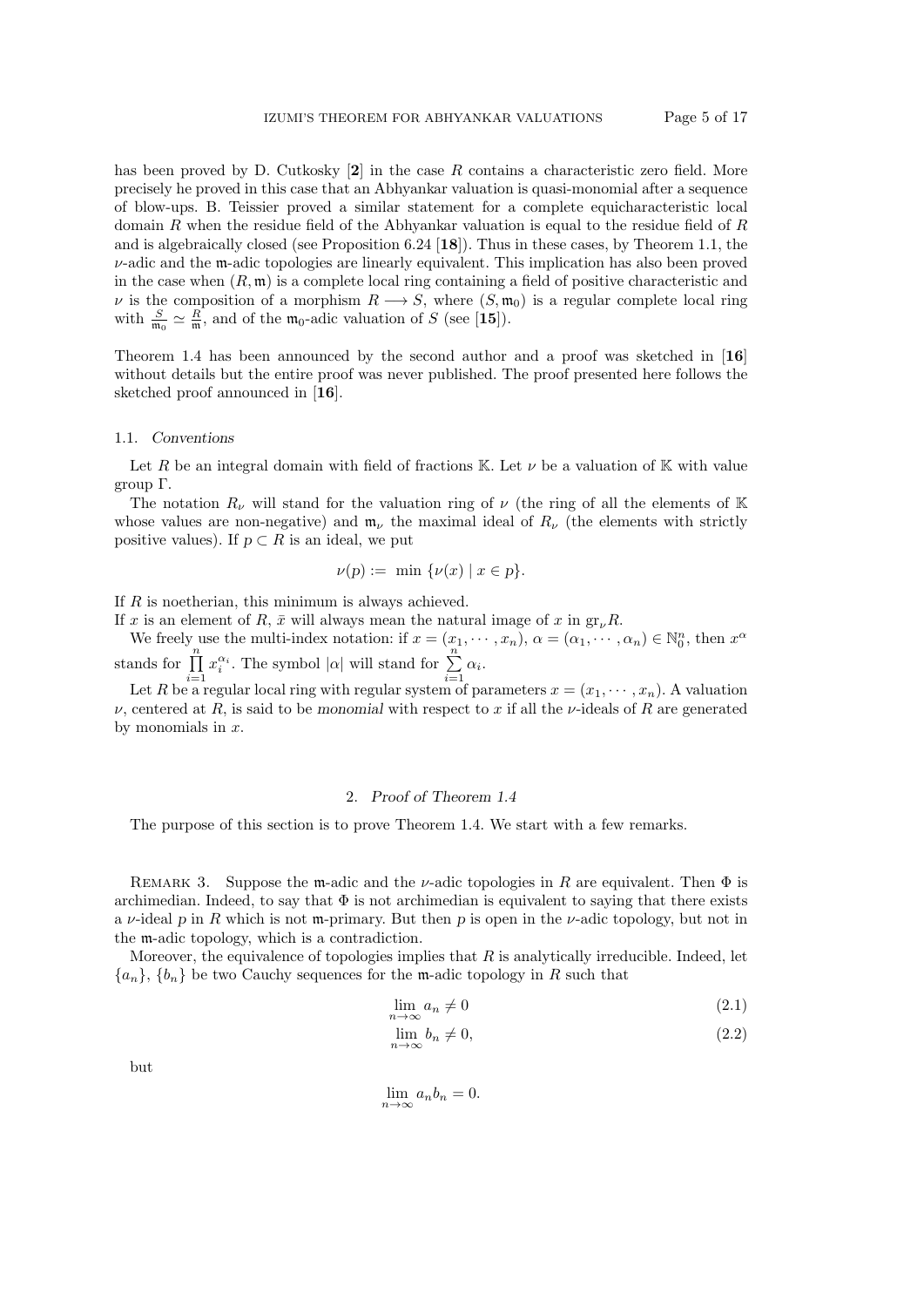By the equivalence of topologies, (2.1) and (2.2),  $\nu(a_n)$  and  $\nu(b_n)$  are independent of n for  $n \gg 0$ , hence so is  $\nu(a_n b_n)$ , which contradicts the fact that

$$
\lim_{n \to \infty} a_n b_n = 0
$$

in the  $\nu$ -adic topology.

REMARK 4. The fact that  $\Phi$  is archimedian together with the equality (1.6) implies that the m-adic and the  $\nu$ -adic topologies are equivalent (see [19], pp. 63–64).

LEMMA 2.1. Let R be any local domain whatsoever and  $\nu$  any valuation of the field of fractions, centered in R. Let  $x_1, \dots, x_r$  be elements of R such that  $\{\nu(x_i)\}_{1 \leq i \leq r}$  are linearly independent over Z. Let  $y_1, \dots, y_t$  be elements of  $R_\nu$  such that the natural images  $\bar{y}_i$  of the  $y_i$ in  $\frac{R_{\nu}}{\mathfrak{m}_{\nu}}$  are algebraically independent over k. Assume that there exists a monomial  $b = x^{\omega}$  such that  $by_i \in R$  for all  $i, 1 \le i \le t$ . Then the natural images of  $x_1, \dots, x_r, by_1, \dots, by_t$  in  $gr_\nu R$  are algebraically independent over k.

Proof. The algebra  $gr_{\nu}R$  is an integral domain, on which  $\nu$  induces a natural valuation, which we shall also denote by  $\nu$ . Let

$$
z_i := by_i, \qquad 1 \le i \le s.
$$

Consider an algebraic relation

$$
\sum_{\alpha,\beta} \bar{c}_{\alpha,\beta} \bar{x}^{\alpha} \bar{z}^{\beta} = 0, \qquad \alpha \in \mathbb{N}_{0}^{r}, \beta \in \mathbb{N}_{0}^{s}, \bar{c}_{\alpha,\beta} \in \mathbb{k}, \tag{2.3}
$$

where the  $\bar{c}_{\alpha,\beta}$  are not all zero. Here  $\bar{x}_i$ ,  $\bar{z}_i$  denote the natural images in  $gr_{\nu}R$  of  $x_i$  and  $z_i$ , respectively. We may assume that  $(2.3)$  is homogeneous with respect to  $\nu$ . At least two of the  $\bar{c}_{\alpha,\beta}$  must be non-zero. Take a pair  $(\alpha,\beta),(\gamma,\delta)\in\mathbb{N}_0^{s+r}$  such that

$$
\bar{c}_{\alpha,\beta} \neq 0 \tag{2.4}
$$

$$
\bar{c}_{\gamma,\delta} \neq 0. \tag{2.5}
$$

Then

$$
\bar{x}^{\alpha}\bar{b}^{|\beta|} = \bar{x}^{\gamma}\bar{b}^{|\delta|}
$$

otherwise the equality

$$
\nu(\bar{c}_{\alpha,\beta}\bar{x}^{\alpha}\bar{z}^{\beta}) = \nu(\bar{c}_{\gamma,\delta}\bar{x}^{\gamma}\bar{z}^{\delta})
$$

would give a rational dependence between the  $\nu(x_i)$ . This implies that (2.3) can be rewritten in the form

$$
\bar x^\lambda \sum_{\alpha,\beta} \bar c_{\alpha,\beta} \bar y^\beta = 0
$$

and hence

$$
\sum_{\alpha,\beta} \bar{c}_{\alpha,\beta} \bar{y}^{\beta} = 0, \qquad (2.6)
$$

since  $gr_{\nu}R$  is an integral domain. But this contradicts the choice of the  $y_i$  and the Lemma is proved. $\Box$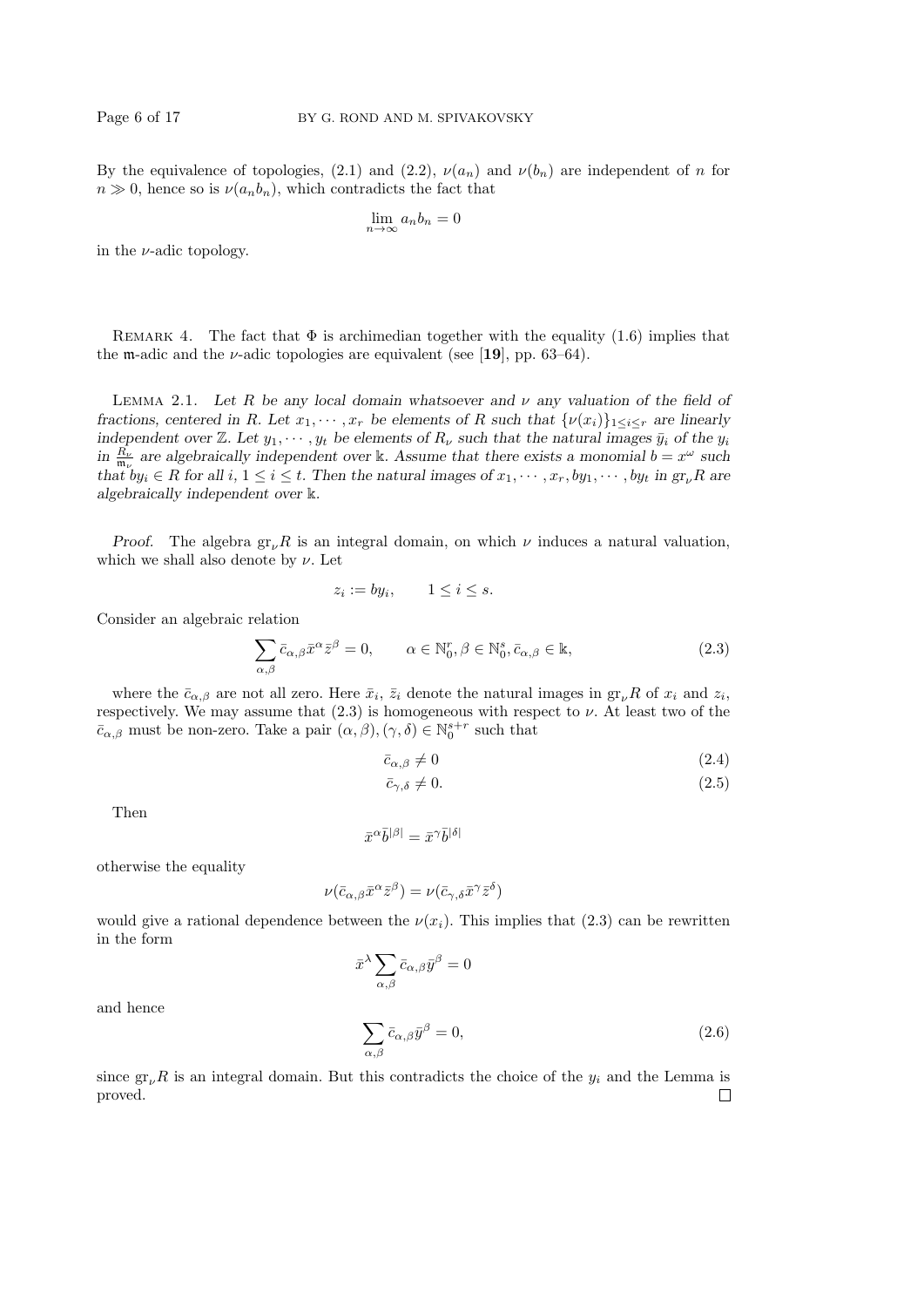Corollary 2.2. Under the assumptions of Lemma 2.1, let

$$
r := \text{rat.rk } \nu \tag{2.7}
$$

$$
t := tr.deg_{\mathbb{k}}\nu.
$$
 (2.8)

Then tr.deg<sub>k</sub>gr<sub>y</sub> $R = r + t$ . Here we allow the possibility for both sides to be infinite. In particular, if gr<sub>y</sub>R is weakly noetherian, its dimension must be  $r + t$ .

*Proof.* We work under the assumption that  $r$  and  $t$  are finite and leave the general case as an easy exercise. Let  $y_1, \dots, y_t$  be a maximal set of elements of  $R_\nu$  such that the  $\bar{y}_i$  are algebraically independent over k. Let  $x_1 \in R$  be any element of strictly positive value such that  $x_1y_i \in R$  for all  $i, 1 \leq i \leq t$ . Choose  $x_2, \dots, x_r$  in such a way that  $\{\nu(x_i)\}_{1 \leq i \leq r}$  form a basis for  $\Gamma \otimes_{\mathbb{Z}} \mathbb{Q}$  over  $\mathbb{Q}$ . By Lemma 2.1,  $\bar{x}_1, \dots, \bar{x}_r, \bar{x}_1\bar{y}_1, \dots, \bar{x}_1\bar{y}_t$  are algebraically independent over k in  $gr_{\nu}R$ . Hence,

$$
\mathrm{tr.deg}_{\Bbbk}\mathrm{gr}_{\nu}R\geq r+t.
$$

On the other hand, take any  $z \in R$ . By the choice of the  $x_i$ , there exist  $l \in \mathbb{N}$ ,  $c_i \in \mathbb{Z}$  such that

$$
\nu(z^l) = \nu \left( \prod_{i=1}^r x_i^{c_i} \right).
$$

By the choice of the  $y_i$ ,  $\frac{\bar{z}^l}{\prod r}$  $\frac{\bar{z}^i}{\prod_{i=1}^r \bar{x}_i^{c_i}}$  is algebraic over  $\mathbb{k}(\bar{y}_1, \dots, \bar{y}_t)$ . Writing down the algebraic dependence relation and clearing denominators, we get that  $\bar{z}$  is algebraic over  $\mathbb{k}[\bar{x}_1, \cdots, \bar{x}_r, \bar{x}_1\bar{y}_1, \cdots, \bar{x}_1\bar{y}_t]$  and the proof is complete.  $\Box$ 

Proof of Theorem 1.4 (2)  $\implies$  (1). By Remark 3 we only have to prove that

rat.rk 
$$
\nu
$$
 + tr.deg<sub>k</sub> $\nu$  = dim R.

Let

$$
d := \text{rat.rk } \nu + \text{tr.deg}_{\Bbbk} \nu
$$

and for  $l \in \mathbb{N}$ 

$$
N(l) := \text{length} \frac{R}{Q_l}
$$

where  $Q_l$  is as in (1.5). By Corollary 2.2,  $gr_{\nu}R$  is weakly noetherian of dimension d. Hence  $N(l)$  is bounded above by a polynomial in l of degree d. By the linear equivalence of topologies, there exists  $r \in \mathbb{N}$  such that

$$
Q_{rl} \subset \mathfrak{m}^l \qquad \text{for all } l \in \mathbb{N}.
$$

Hence

$$
\text{length}\frac{R}{\mathfrak{m}^l}\leq\text{length}\frac{R}{Q_{rl}},
$$

and so length  $\frac{R}{m^l}$  is bounded above by a polynomial of degree d in l. Therefore dim  $R \leq d$ , hence dim  $R = d$  by Abhyankar's Inequality (1.4).

(1)  $\implies$  (2). Let d be as above. By Corollary 2.2,  $gr_{\nu}R$  contains d algebraically independent elements over k. For  $l \in \mathbb{N}$ ,  $\mathfrak{m}^l \subset Q_l$ , so that

$$
\text{length}\frac{R}{\mathfrak{m}^l}\geq \text{length}\frac{R}{Q_l}.
$$

Therefore length  $\frac{R}{Q_l}$  is bounded above by a polynomial in l of degree d and  $gr_{\nu}R$  is weakly noetherian.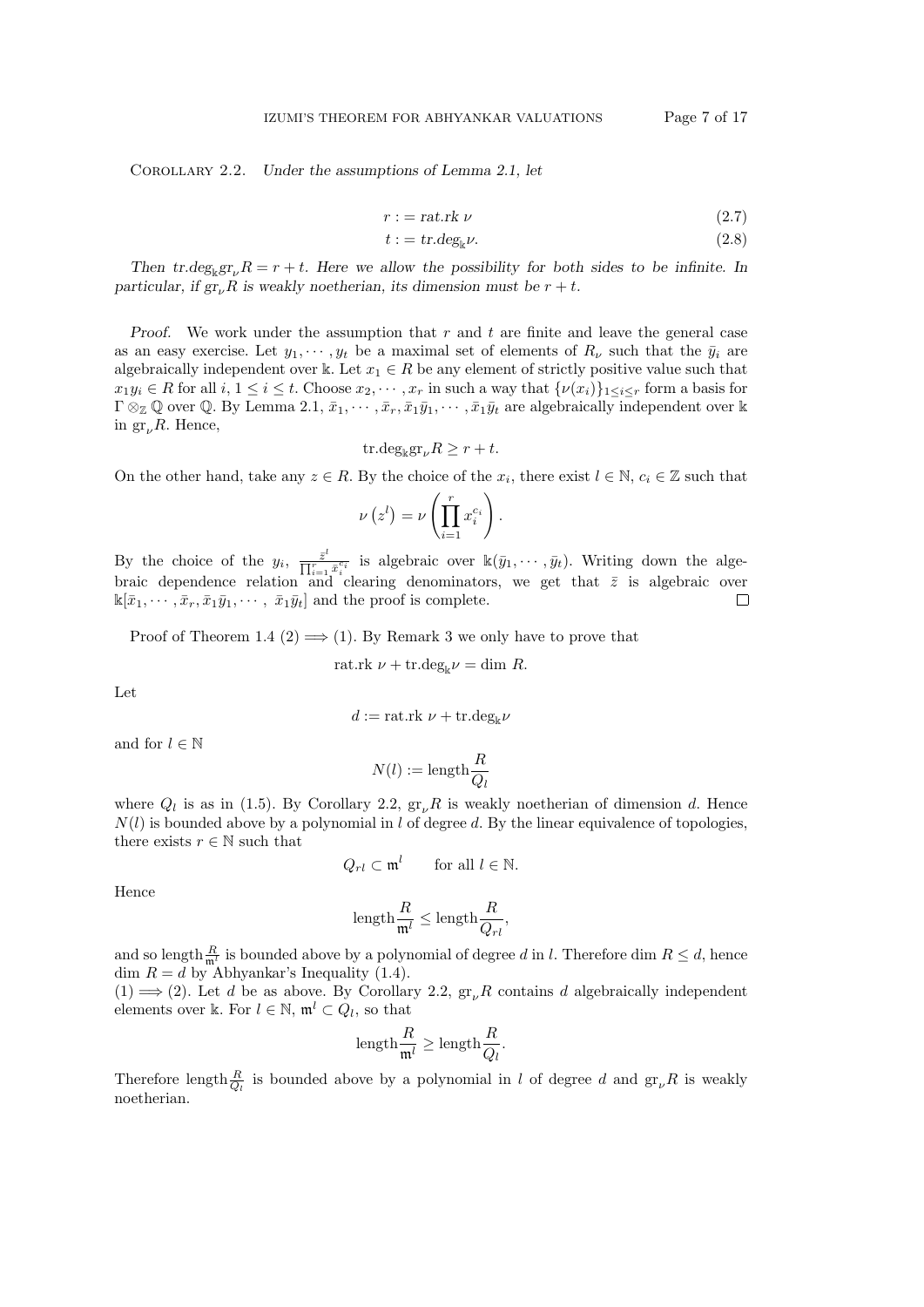We have now come to the hard part of the Theorem: proving the linear equivalence of topologies.

Let R be the m-adic completion of R. Since R is analytically irreducible and  $\Phi$  archimedian, there exists a unique extension  $\hat{\nu}$  of  $\nu$  to  $\hat{R}$  (see [19], pp. 63–64). Moreover,  $\hat{\nu}$  has the same value group as  $\nu$  and  $\frac{R_{\hat{\nu}}}{m_{\hat{\nu}}} = \frac{R_{\nu}}{m_{\nu}}$ . Since

$$
\mathfrak{m}^n\widehat{R}=(\mathfrak{m}\widehat{R})^n,
$$

it is sufficient to prove that the  $\hat{\nu}$ -adic and the m $\hat{R}$ -adic topologies are linearly equivalent in  $R$ . Thus we may assume that  $R$  is complete.

Claim. There exists a system of parameters  $(x_1, \dots, x_d)$  of R such that  $\bar{x}_1, \dots, \bar{x}_d$  are algebraically independent in  $gr_{\nu}R$  over k, and if  $char(R) = 0$  and  $char(k) = p > 0$  we have  $x_1 = p$ .

Proof of Claim. We construct the  $x_i$  recursively. First of all we choose any non-zero element  $x_1$  in m except in the case char(R) = 0 and char(k) =  $p > 0$  where we choose  $x_1 := p$ . Assume that we already constructed elements

$$
x_1, \cdots, x_i \in \mathfrak{m}
$$

such that  $\bar{x}_1, \dots, \bar{x}_i$  are algebraically independent over k and  $\mathrm{ht}(x_1, \dots, x_i) = i < d$ . By Corollary 2.2 there exists  $y \in R$  such that  $\bar{y}$  is transcendental over  $\mathbb{k}[\bar{x}_1, \cdots, \bar{x}_i]$  in  $gr_{\nu}R$ . Let  $P_1, \dots, P_s$  denote the minimal prime ideals of  $(x_1, \dots, x_i)R$ . Renumbering the  $P_j$ , if necessary, we may assume that there exists  $j \in \{0, \dots, s\}$  such that  $y \in P_l$ ,  $1 \leq l \leq j$  and  $y \notin P_l$ ,  $j < l \leq s$ .

Take any  $z \in \bigcap^s$  $\bigcap_{l=j+1}^{s} P_l \setminus \bigcup_{l=1}^{j}$  $\bigcup_{l=1}^j P_l$  (where we take  $\bigcup_{l=1}^j$  $\bigcup_{l=1}^{j} P_l = \emptyset$  if  $j = 0$  and  $\bigcap_{l=j+1}^{s} P_l = R$  if  $j = s$ ), and let

$$
x_{i+1} := y + z^N,
$$

where N is an integer such that  $N\nu(z) > \nu(y)$ . We have constructed elements

$$
x_1,\cdots,x_i,x_{i+1}\in\mathfrak{m}
$$

such that  $\bar{x}_1, \dots, \bar{x}_{i+1}$  are algebraically independent over K and

$$
ht(x_1,\cdots,x_{i+1})=i+1.
$$

For  $i = d$  we obtain the desired system of parameters  $(x_1, \dots, x_d)$ . The Claim is proved.  $\Box$ 

If R is not equicharacteristic, it contains a complete non-equicharacteristic Dedekind domain W (cf. [8], Theorem 84) whose maximal ideal is generated by  $p = x_1$ . Since R is an integral domain, R is finite over  $\mathbb{K}[[x_1, \dots, x_d]]$  or  $W[[x_2, \dots, x_d]]$ , depending on whether R is equicharacteristic or not (cf. [8], Theorem 84). Let

$$
S := \mathbb{k}[[x_1, \cdots, x_d]] \quad \text{or} \quad W[[x_2, \cdots, x_d]],
$$

depending on which of the two cases we are in. Let  $\mathbb L$  denote the field of fractions of S and  $\mathfrak{m}_0 := \mathfrak{m} \cap S$ . Let  $t_1, \dots, t_n$  be a system of generators of R as an S-algebra. Let  $T_1, \dots, T_n$  be independent variables and write

$$
R = \frac{S[T_1, \cdots, T_n]}{p},
$$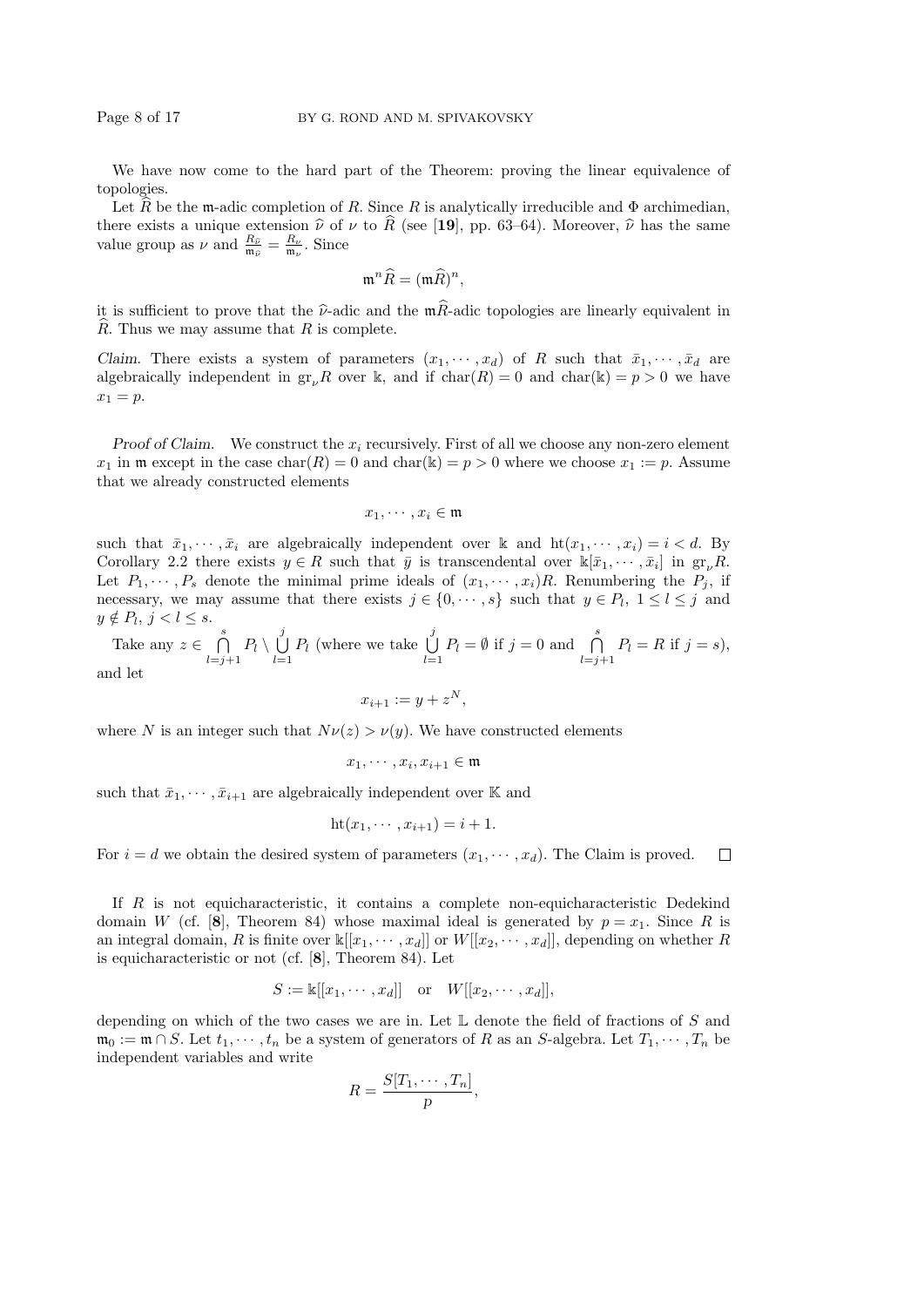where p is the kernel of the natural map  $S[T] \to R$ , given by  $T_i \to t_i$ ,  $1 \leq i \leq n$ . Let

$$
\tilde{S} = S\left[\frac{x_2}{x_1}, \cdots, \frac{x_d}{x_1}\right]
$$

and let  $\bar{S}$  be the localization of  $\tilde{S}$  at the prime ideal  $(x_1)\tilde{S}$ :

$$
\bar{S} = \tilde{S}_{(x_1)}.
$$

The ring  $\bar{S}$  is the local ring of the generic point of the exceptional divisor of the blowing-up of  $\sigma S$  at  $\mathfrak{m}_0$ . Let  $\bar{R} := R\left[\frac{x_2}{x_1}, \cdots, \frac{x_d}{x_1}\right]$ . Then  $\bar{R}$  is a semi-local integral domain, finite over  $\bar{S}$  and birational to R. Let  $q_0 := \mathfrak{m}_0 \overline{S} = (x_1)\overline{S}; q := \mathfrak{m}\overline{R}.$ 

Let  $\nu_0$  denote the restriction of  $\nu$  to L.

LEMMA 2.3. Let  $(S, \mathfrak{m}_0, \mathbb{k})$  be a regular local ring with regular system of parameters

 $x=(x_1,\cdots,x_d)$ 

and field of fractions L. Let  $\nu_0$  be a valuation of L, centered at S, such that  $\bar{x}_1, \dots, \bar{x}_d$  are algebraically independent in  $gr_{\nu_0}S$  over k. Then the valuation  $\nu_0$  is monomial with respect to x.

*Proof.* In what follows, "monomial" will mean a monomial in  $x$  and "monomial ideal" an ideal, generated by monomials in x. For an element  $f \in S$ , let  $M(f)$  denote the smallest (in the sense of inclusion) monomial ideal of S, containing f. The ideal  $M(f)$  is well defined: it is nothing but the intersection of all the monomial ideals containing f. Let  $Mon(f)$  denote the minimal set of monomials generating  $I(f)$ . In other words,  $Mon(f)$  is the smallest set of monomials in x such that f belongs to the ideal of S generated by  $Mon(f)$ . The set  $Mon(f)$ can also be characterized as follows. It is the unique set  $\{\omega_1, \dots, \omega_s\}$  of monomials, none of which divide each other and such that  $f$  can be written as

$$
f = \sum_{i=1}^{s} c_i \omega_i \quad \text{with } c_i \text{ units of } S. \tag{2.9}
$$

A key point is the following: since  $\bar{x}_1, \dots, \bar{x}_n$  are algebraically independent in  $gr_{\nu_0}S$  by assumption, (2.9) implies that

$$
\nu_0(f) = \min_{1 \le i \le s} {\{\nu(\omega_i)\}}.
$$
\n(2.10)

If I is an ideal of S, let  $M(I)$  denote the smallest monomial ideal, containing I. The ideal  $M(I)$  is generated by the set  $\{Mon(f) | f \in I\}.$ 

We want to prove that all the  $\nu_0$ -ideals of S are monomial. Let I be a  $\nu_0$ -ideal of S. It is sufficient to prove that  $I = M(I)$ . Obviously,  $I \subset M(I)$ . To prove the opposite inclusion, take a monomial  $\omega \in M(I)$ . By the above, there exists  $f \in I$  and  $\omega' \in Mon(f)$  such that

$$
\omega' \mid \omega. \tag{2.11}
$$

By (2.10), we have  $\nu_0(\omega') \ge \nu_0(f)$ . Since I is a  $\nu_0$ -ideal, this implies that  $\omega' \in I$ . Hence  $\omega \in I$ by (2.11). This completes the proof.  $\Box$ 

LEMMA 2.4. Let  $(S, \mathfrak{m}_0, k)$  be a regular local ring with regular system of parameters

$$
x=(x_1,\cdots,x_d)
$$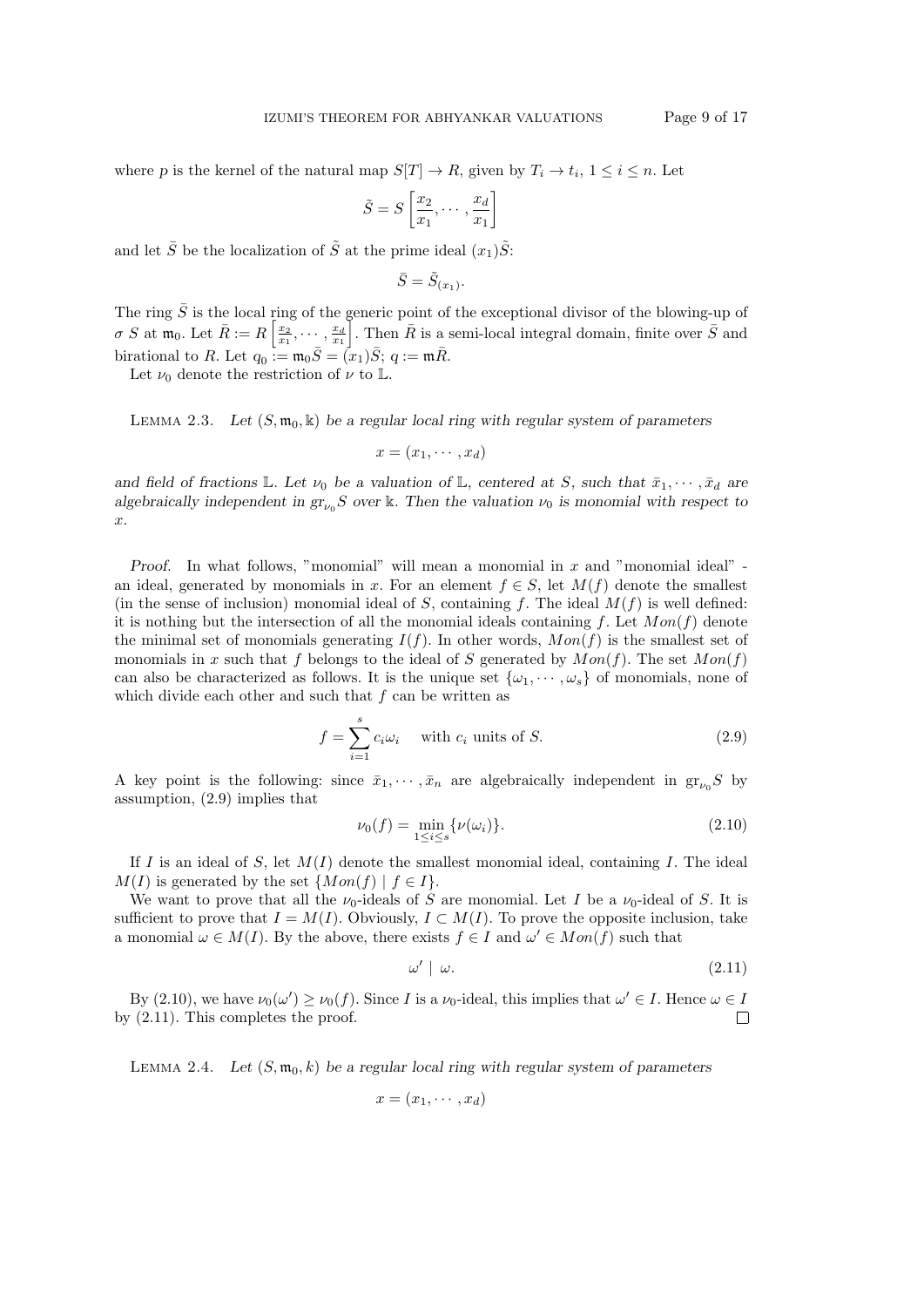and field of fractions  $\mathbb{L}$ . Let  $\nu_0$  be a monomial valuation of  $\mathbb{L}$ , centered at S, such that the semigroup  $\nu_0(S \setminus \{0\})$  is archimedian. Then the  $\nu_0$ -adic topology on S is linearly equivalent to the  $m_0$ -adic topology.

Proof. Renumbering the  $x_i$ , if necessary, we may assume that  $\nu_0(x_1) \leq ... \leq \nu_0(x_d)$ . Since  $\nu_0(S \setminus \{0\})$  is archimedian, there exists a natural number N such that  $\nu_0(x_d) \leq N\nu_0(x_1)$ . For  $l \in \mathbb{N}$ , let  $Q_l$  denote the  $\nu_0$ -ideal

$$
Q_l := \{ x \in S \mid \nu_0(x) \ge l\nu_0(\mathfrak{m}_0) \}. \tag{2.12}
$$

Then for all  $l \in \mathbb{N}$  we have  $Q_{Nl} \subset \mathfrak{m}_0^l \subset Q_l$ . This completes the proof of the Lemma.  $\Box$ 

Next, R' be the normalization of R. Since R is complete, R' is a local ring [10], (37.9). Let m' be the maximal ideal of R'. If the m'-adic topology in R' is linearly equivalent to the  $\nu$ -adic one then the same is true for the  $m$ -adic topology in  $R$ . Hence we may assume that  $R$  is normal.

Let  $\mathbb{K}_1$  be a finite extension of  $\mathbb K$  which is normal over  $\mathbb L$  (in the sense of field theory). Then there exists a valuation  $\nu_1$  of  $\mathbb{K}_1$  whose restriction to  $\mathbb{K}$  is  $\nu$  [20], Chapter VI, 4,6,11. Let  $R_1$  be the integral closure of R in  $\mathbb{K}_1$ . Then  $R_1$  is a product of complete local rings and since it is an integral domain (it is a subring of  $\mathbb{K}_1$ ) it is a complete local ring. Then  $\nu_1$  is centered in the maximal ideal  $\mathfrak{m}_1$  of  $R_1$ . We have  $\dim(R_1) = \dim R$ , rat.rk  $\nu_1 = \text{rat.rk } \nu$  and  $R_{\nu_1}$  $\frac{R_{\nu_1}}{\mathfrak{m}_{\nu_1}}$ :  $\frac{R_{\nu}}{\mathfrak{m}_{\nu}}$  <  $\infty$ . The ring  $R_1$  is analytically irreducible by [10], (37.8). Finally, since  $R_1$  is algebraic over R, for any  $x \in R_1$  there exist  $n \in \mathbb{N}$  and  $y \in R$  such that  $n\nu_1(x) \geq \nu_1(y) = \nu(y)$ . Hence  $\nu_1$  is archimedian on  $R_1$ . Therefore  $\nu_1$  satisfies (1) of Theorem 1.4. To prove that the madic topology on R is linearly equivalent to the  $\nu$ -adic one, it is sufficient to prove that the same is true of the  $\mathfrak{m}_1$ -adic topology on  $R_1$ . Thus we may assume that the field extension  $\mathbb{L} \hookrightarrow \mathbb{K}$ is normal. Let  $p = \text{char } \mathbb{K}$  if  $\text{char } \mathbb{K} > 0$  and  $p = 1$  otherwise. Let  $p^n$  denote the inseparability degree of  $\mathbb K$  over  $\mathbb L$ .

By Lemmas 2.3–2.4 the  $\nu_0$ -adic topology on S is linearly equivalent to the  $m_0$ -adic topology. Now, let  $f \in \mathfrak{m}$ . Since R is assumed to be integrally closed in K, it equals the integral closure of S in K. Therefore R is mapped to itself by all the automorphisms of K over L. In particular, for every  $\sigma \in Aut(\mathbb{K}/\mathbb{L})$  we have  $\nu(\sigma f) > 0$ . Then

$$
\nu(f) < \nu\left(\prod_{\sigma \in Aut(\mathbb{K}/\mathbb{L})} \sigma f^{p^n}\right) = \nu(N_{\mathbb{K}/\mathbb{L}}(f)) = \nu_0(N_{\mathbb{K}/\mathbb{L}}(f)).
$$

By the linear equivalence of topologies on S, there exists  $r \in \mathbb{N}$ , such that

$$
\nu_0(N_{\mathbb{K}/\mathbb{L}}(f)) \leq r \mathfrak{m}_0(N_{\mathbb{K}/\mathbb{L}}(f)).
$$

Now Theorem 1.4 follows from the next Lemma (we state Lemma 2.5 in greater generality than is necessary for Theorem 1.4 for future reference).

LEMMA 2.5. Let  $S \subset R$  be two noetherian domains with fields of fractions  $\mathbb L$  and  $\mathbb K$ , respectively. Let  $\mathfrak m$  be a maximal ideal of R and  $\mathfrak m_0 := \mathfrak m \cap S$ . Assume that  $S_{\mathfrak m_0}$  and  $R_{\mathfrak m}$  are analytically irreducible and that  $R_{\mathfrak{m}}$  is finite over  $S_{\mathfrak{m}_0}$ . Assume that the following conditions hold:

(i) for any  $f \in R$ ,  $N_{\mathbb{K}/\mathbb{L}}(f) \in S$ .

(ii) The  $m_0$ -adic order on S is a valuation

(so that the expression  $\mathfrak{m}_0(N_{\mathbb{K}/\mathbb{L}}(f))$  makes sense). Then there exists  $r \in \mathbb{N}$  such that for any  $f \in R$ 

$$
\mathfrak{m}_0(N_{\mathbb{K}/\mathbb{L}}(f)) \le r\mathfrak{m}(f).
$$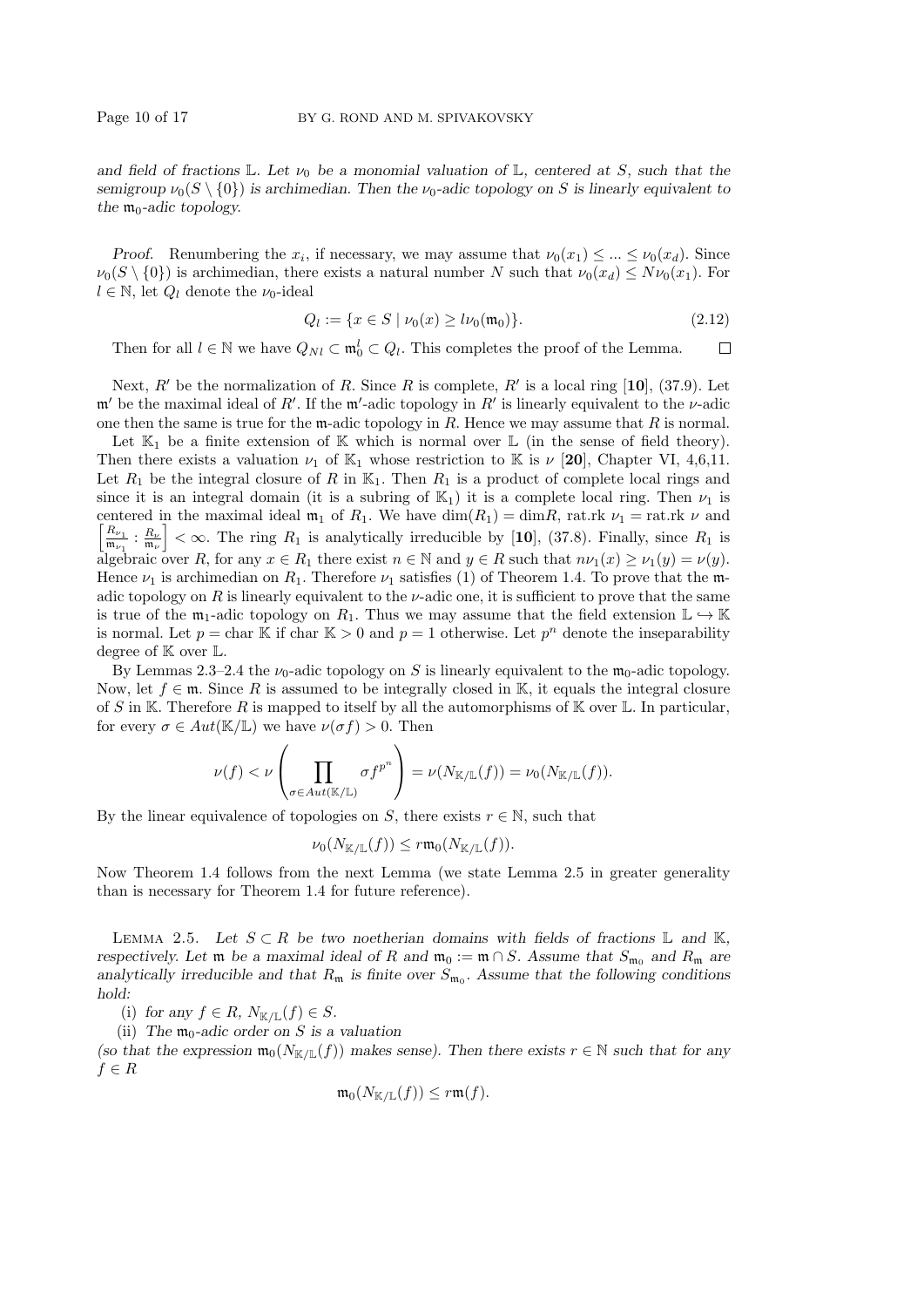First, we prove the equivalence of topologies under the additional assumptions that  $\mathbb K$  is separable (hence Galois) over  $\mathbb L$  and S is regular. We fix a regular system of parameters  $x =$  $(x_1, \dots, x_d)$  of S. Let  $G := Gal(\mathbb{K}/\mathbb{L})$ . Then G acts on R.

Let  $\bar{R}$  be as above and let  $\bar{R}'$  denote the integral closure of  $\bar{R}$  in K. Then  $\bar{R}'$  is a 1-dimensional semi-local ring, finite over  $\bar{S}$ . Let  $\mathfrak{m}_1, \ldots, \mathfrak{m}_s$  denote the maximal ideals of  $\bar{R}'$ . Write

$$
q\bar{R}' = \bigcap_{i=1}^s \mathfrak{m}_i^{k_i} = \prod_{i=1}^s \mathfrak{m}_i^{k_i}.
$$

Then

$$
q^{n}\bar{R}' = \bigcap_{i=1}^{s} \mathfrak{m}_{i}^{nk_{i}} = \prod_{i=1}^{s} \mathfrak{m}_{i}^{nk_{i}}.
$$
\n(2.13)

Each  $\mathfrak{m}_i$  defines a divisorial valuation of K, centered in R. We denote it by  $\nu_i$ . The group G acts on  $\bar{R}'$  and permutes the  $\mathfrak{m}_i$ . By Theorem 1.1, all the  $\nu_i$  are linearly comparable in  $\bar{R}$  to the m-adic pseudo-valuation of R. Hence there exists  $r \in \mathbb{N}$  such that for any i,  $1 \le i \le s$  and any  $f \in R$ ,

$$
\nu_i(f) \le r\mathfrak{m}(f). \tag{2.14}
$$

Since S is a UFD,  $q_0(f) = \mathfrak{m}_0(f)$  for all  $f \in S$ . Now, take any  $f \in R$ . Without loss of generality, assume that

$$
\nu_1(f) = \max_{1 \le i \le s} \nu_i(f).
$$

Finally, let  $l \in \mathbb{N}$  be such that  $q^l \cap S \subset q_0$ . Then for any  $g \in S$ ,  $q_0(g) \le lq(g)$ . We have

$$
\mathfrak{m}_0(N_{\mathbb{K}/\mathbb{L}}(f)) = q_0(N_{\mathbb{K}/\mathbb{L}}(f)) \le l q(N_{\mathbb{K}/\mathbb{L}}(f)) \le (2.15)
$$

$$
\leq l \max_{1 \leq i \leq s} k_i \max_{1 \leq i \leq s} \nu_i(N_{\mathbb{K}/\mathbb{L}}(f)) \tag{2.16}
$$

$$
\leq l \max_{1 \leq i \leq s} k_i \max_{1 \leq i \leq s} \prod_{\sigma \in G} \nu_i(\sigma f) \tag{2.17}
$$

$$
\leq l \max_{1 \leq i \leq s} k_i [\mathbb{K} : \mathbb{L}] \nu_1(f) \leq r l \max_{1 \leq i \leq s} k_i [\mathbb{K} : \mathbb{L}] \mathfrak{m}(f). \tag{2.18}
$$

This proves Lemma 2.5 in the case when  $\mathbb K$  is Galois over  $\mathbb L$  and  $S$  is regular.

Continue to assume that S is regular, but drop the assumption of separability of  $K$  over L. Let K<sub>s</sub> denote the maximal separable extension of L in K. Let  $R_s := R \cap K_s$ . Suppose char  $\mathbb{K} = p > 0$ . Then there exists  $n \in \mathbb{N}$  such that  $R^{p^n} \subset R_s$ . Let  $\mathfrak{m}_s$  denote the maximal ideal of  $R_s$ . Since  $\mathfrak{m}_s \subset \mathfrak{m}$ , for any  $g \in R_s$  we have  $\mathfrak{m}_s(g) \leq \mathfrak{m}(g)$ . By the separable case there exists  $r \in \mathbb{N}$  such that for any  $f \in R_s$ 

$$
\nu(f) \le r \mathfrak{m}_s(f).
$$

Then for any  $f \in R$ ,

$$
\nu(f) = \frac{1}{p^n} \nu(f^{p^n}) \le \frac{r}{p^n} \mathfrak{m}_s(f^{p^n})
$$
\n(2.19)

$$
\leq \frac{r}{p^n} \mathfrak{m}(f^{p^n}) \leq r \mathfrak{m}(f). \tag{2.20}
$$

Hence  $\nu(f)$  and  $\mathfrak{m}(f)$  are linearly comparable, as desired. This proves Lemma 2.5 assuming  $S$  is regular.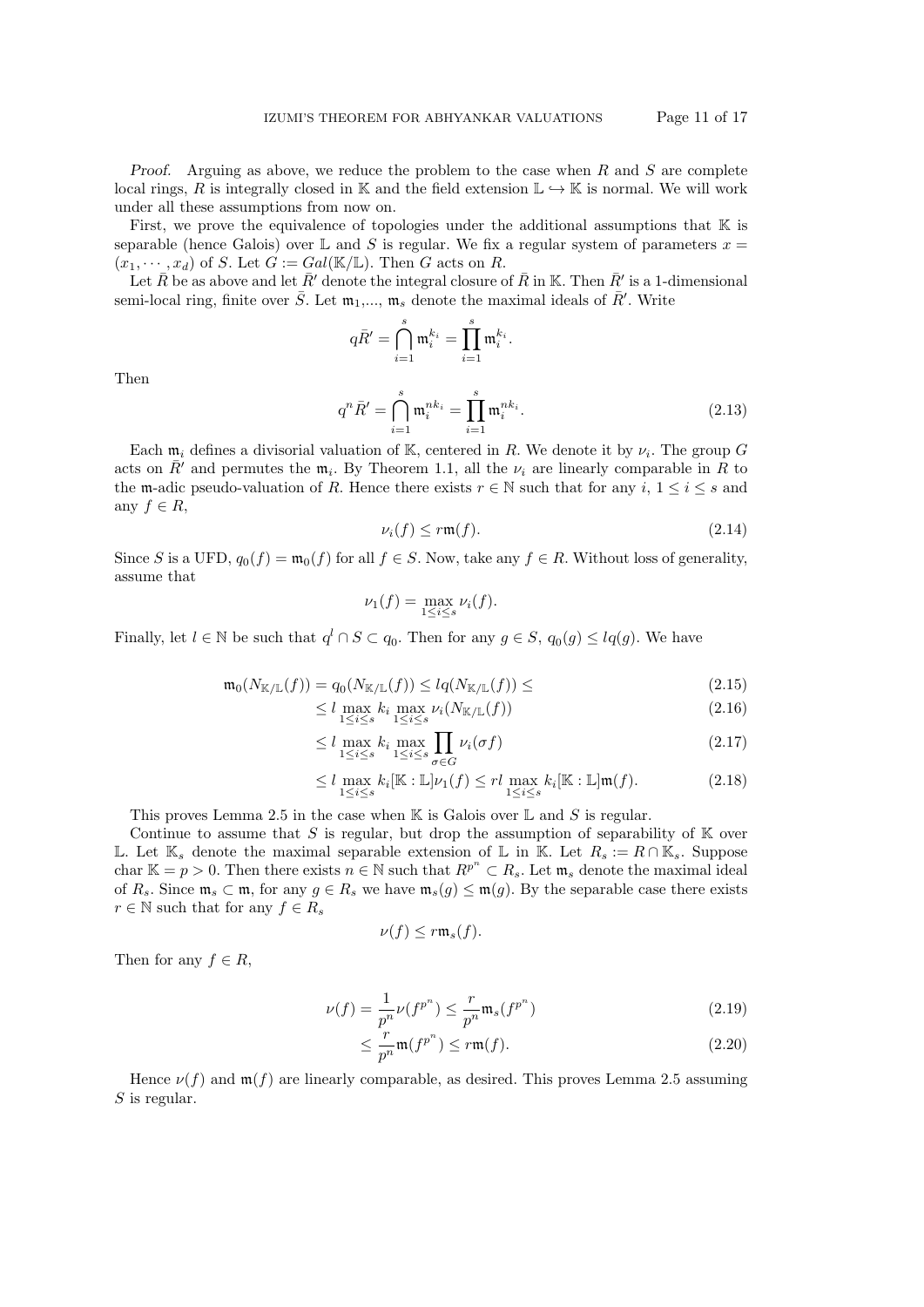Finally, drop the assumption that  $S$  is regular. There exists a complete regular local ring  $T \subset S$  such that S is finite over T. Since Lemma 2.5 is already known for T, it is also true for S by the multiplicativity of the norm. This proves Lemma 2.5 and with it Theorem 1.4.  $\Box$ 

## 3. Applications

The rest of the paper is devoted to the applications of Izumi's Theorem and of Lemma 2.5. The first application is to rewrite some of the classical theorems on comparison of topologies in noetherian rings (which were traditionally proved by Chevalley's Lemma) to include linear equivalence of topologies.

The following observation will be useful in the sequel.

LEMMA 3.1. Let R be a noetherian ring, m a maximal ideal of R. Let  $\varphi : R \to R_m$  denote the localization homomorphism. Then

$$
\varphi^{-1}(\mathfrak{m}^n R_{\mathfrak{m}}) = \mathfrak{m}^n + \operatorname{Ker} \varphi = \mathfrak{m}^n.
$$

In other words, the symbolic powers of m coincide with the usual powers. In particular, the m-adic topology on R coincides with the restriction of the  $\mathfrak{m}^n R_{\mathfrak{m}}$ -adic topology to R.

Proof. Consider an element

$$
x\in\varphi^{-1}(\mathfrak{m}^nR_{\mathfrak{m}}).
$$

Then there exists  $u \in R \setminus \mathfrak{m}$  such that  $ux \in \mathfrak{m}^n$ . For every natural number n, we have  $(u)$  +  $\mathfrak{m}^n = R$ . Then there exist  $v_n \in R$ ,  $m_n \in \mathfrak{m}^n$  such that  $uv_n + m_n = 1$ . We have  $x = x \cdot 1 =$  $x(uv_n + m_n) = xuv_n + xm_n \in \mathfrak{m}^n$ . This proves that  $\varphi^{-1}(\mathfrak{m}^n R_{\mathfrak{m}}) \subset \mathfrak{m}^n$  for all natural numbers n, and the Lemma follows.  $\Box$ 

The following Corollary is a partial generalization of Corollary 2, [20] p. 273:

COROLLARY 3.2. Let R be a noetherian ring and  $\mathfrak{m}$  a maximal ideal of R, such that  $R_{\mathfrak{m}}$  is an analytically irreducible local domain. Let  $\overline{R}$  be a finitely generated R-algebra, containing R. Let p be a prime ideal of R, lying over  $\mathfrak m$ . Then the p-adic topology on R is linearly equivalent to the m-adic topology. In other words, there exists  $r \in \mathbb{N}$  such that for any  $n \in \mathbb{N}$ 

$$
p^{rn}\cap R\subset \mathfrak{m}^n.
$$

*Proof.* By Lemma 3.1, we may assume that  $R$  is an analytically irreducible local noetherian domain with maximal ideal m. Let K be the field of fractions of R. Let  $\psi : R \to \hat{R}$  denote the m-adic completion of R. The homomorphism  $\psi$  is faithfully flat, hence so is the induced map  $R\rightarrow \bar{R}\otimes_R R$ . Then there exists a prime ideal  $\widehat{p}$  in  $\bar{R}\otimes_R R$  which lies over p. The ring  $\bar{R}\otimes_R R$ is finitely generated over  $\widehat{R}$ , so we may assume that R is m-adically complete.

If  $\bar{R}$  is a purely transcendental extension of R, then  $p^n \cap R = \mathfrak{m}^n$  and the Corollary is trivial. The normalization R' of R is a complete local domain, finite over R ([10], Corollary 37.9). Hence the Corollary is true when  $\bar{R} = R'$ . Replacing  $(R, \bar{R})$  with  $(R', R' \otimes_R \bar{R})$ , we may assume that  $R$  is normal, hence analytically normal.

Since we know the Corollary for the case of purely transcendental extensions, we may replace R by the normalization of a maximal purely transcendental extension of R, contained in  $\bar{R}$ . Thus we may assume that the total ring of fractions of  $\bar{R}$  is finite over K.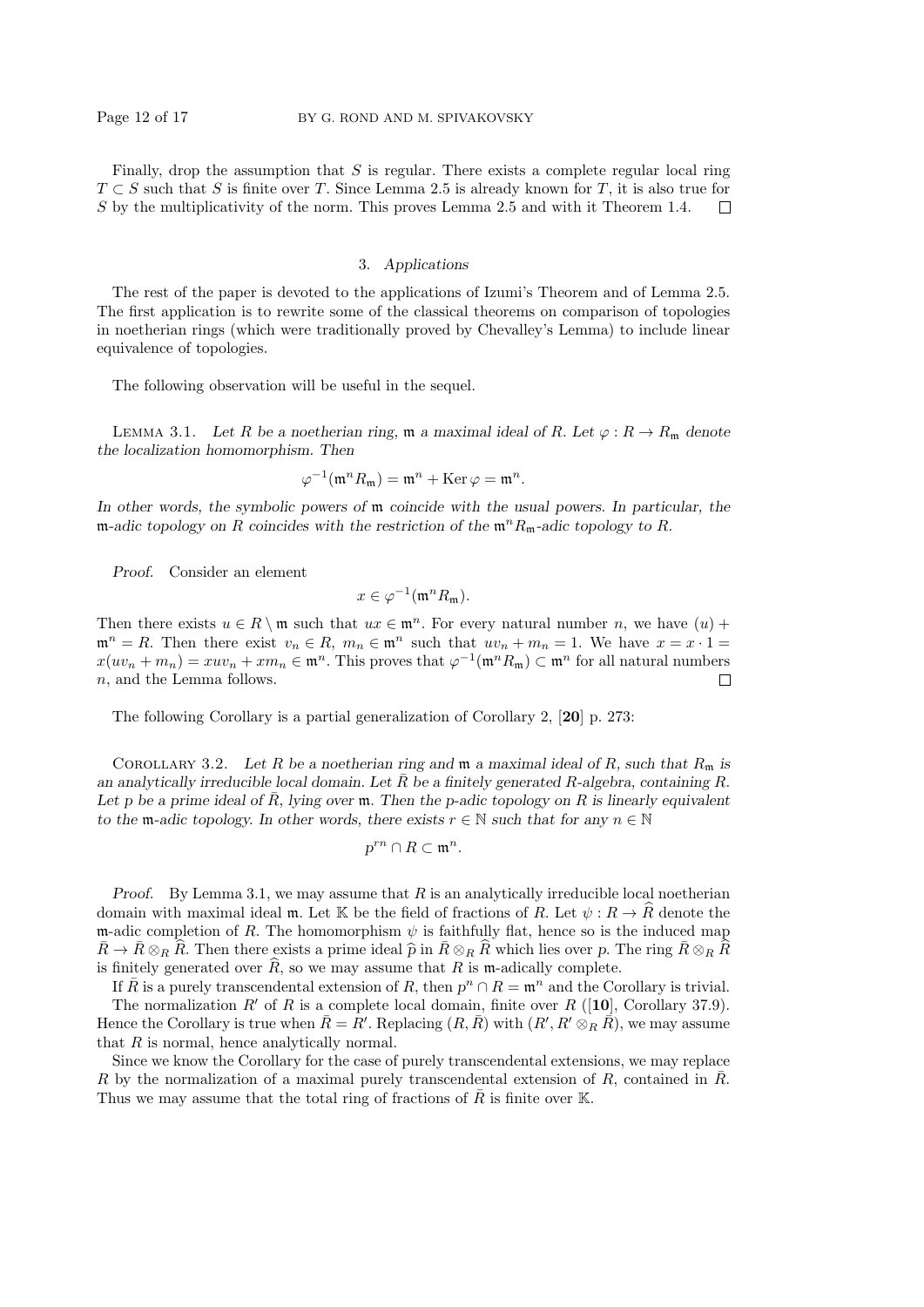Let q be a minimal prime of  $\overline{R}$  such that  $q \subset p$ . Since R is a domain,  $p \cap R = (0)$ . Replacing  $\bar{R}$  with  $\frac{\bar{R}}{q}$ , we may assume that  $\bar{R}$  is a domain. Let  $\bar{\mathbb{K}}$  denote its field of fractions. Let  $\pi: X \to$ Spec  $\bar{R}$  be the normalized blowing-up along p. Since R is Nagata, so is  $\bar{R}$  and  $\pi$  is of finite type. Let E be any irreducible component of  $\pi^{-1}(p)$ . Let  $\nu$  denote the divisorial valuation of  $\overline{\mathbb{K}}$  associated to E, and let

$$
p_l := \{ x \in \overline{R} \mid \nu(x) \ge l \}, \qquad l \in \mathbb{N}.
$$

Then  $p^l \subset p_l$  for all  $l \in \mathbb{N}$ . Hence it is sufficient to show that the *v*-adic and the m-adic topologies in R are linearly equivalent. Since  $[\bar{\mathbb{K}} : \mathbb{K}] < \infty$ ,  $\nu$  induces a divisorial valuation of K, centered in R. Now the Corollary follows from Theorem 1.4.  $\Box$ 

The above Corollary can be strengthened as follows.

COROLLARY 3.3. Let R be a noetherian ring and  $\mathfrak{m}$  a maximal ideal of R such that  $R_{\mathfrak{m}}$  is an analytically irreducible local domain. Let  $\overline{R}$  be a finitely generated R-algebra, containing R. Let p be a prime ideal of R lying over m and I an ideal of R such that  $I \subset p$  and  $I \cap R = (0)$ . Then there exists  $r \in \mathbb{N}$  such that for any  $n \in \mathbb{N}$ ,

$$
(I + p^{rn}) \cap R \subset \mathfrak{m}^n.
$$

*Proof.* Replacing  $\overline{R}$  by  $\frac{\overline{R}}{I}$  does not change the problem. Now Corollary 3.3 follows from Corollary 3.2.  $\Box$ 

Remark 5. In terms of the analogy with functional analysis, this Corollary says that if  $I \cap R = (0)$ , then I is "transversal" to R.

COROLLARY 3.4. Let R be a noetherian ring and  $T = (T_1, \dots, T_n)$  independent variables. Let  $\mathfrak m$  be a maximal ideal of R. Let  $\bar R$  be a finitely generated extension of R and  $\bar p\subset \bar {\mathfrak m}\subset \bar R[[T]]$ a pair of prime ideals of  $\overline{R}[[T]]$  such that  $\overline{\mathfrak{m}} \cap R[[T]] = (\mathfrak{m}, T)$ . Let

$$
p := \bar{p} \cap R[[T]] \subset (\mathfrak{m}, T). \tag{3.1}
$$

Assume that  $\frac{R[[T]]_{(m,T)}}{p}$  is analytically irreducible. Then there exists  $r \in \mathbb{N}$  such that for all  $n \in \mathbb{N}$ 

$$
(\bar{\mathfrak{m}}^{rn} + \bar{p}) \cap R[[T]] \subset (\mathfrak{m}, T)^n + p.
$$

REMARK 6. In particular, we can apply this Corollary to the following situation. Let  $R$ , T, m,  $\overline{R}$ ,  $\overline{m}$  be as in Corollary 3.4. Assume, in addition, that R is a UFD. Let  $p = (F)$  be a principal prime ideal generated by a single irreducible power series  $F \in R[[T]]$ . Let

$$
p\bar{R}[[T]] = q_1 \cap \dots \cap q_s \tag{3.2}
$$

be a primary decomposition of p in  $\overline{R}[[T]]$ . We must have  $\sqrt{q_i} \subset \overline{\mathfrak{m}}$  for some *i*. Let  $\overline{p} := \sqrt{q_i}$ . Finally, assume that the equality (3.1) is satisfied. The equality (3.2) corresponds to a factorization F in  $\bar{R}[[T]]$ . Say,  $F = F_1F_2$  in  $\bar{R}[[T]]$ . Then Corollary 3.4 says that there exists  $r \in \mathbb{N}$  such that if

$$
\tilde{F} \equiv F_1 \tilde{F}_2 \mod \bar{\mathfrak{m}}^{rn},
$$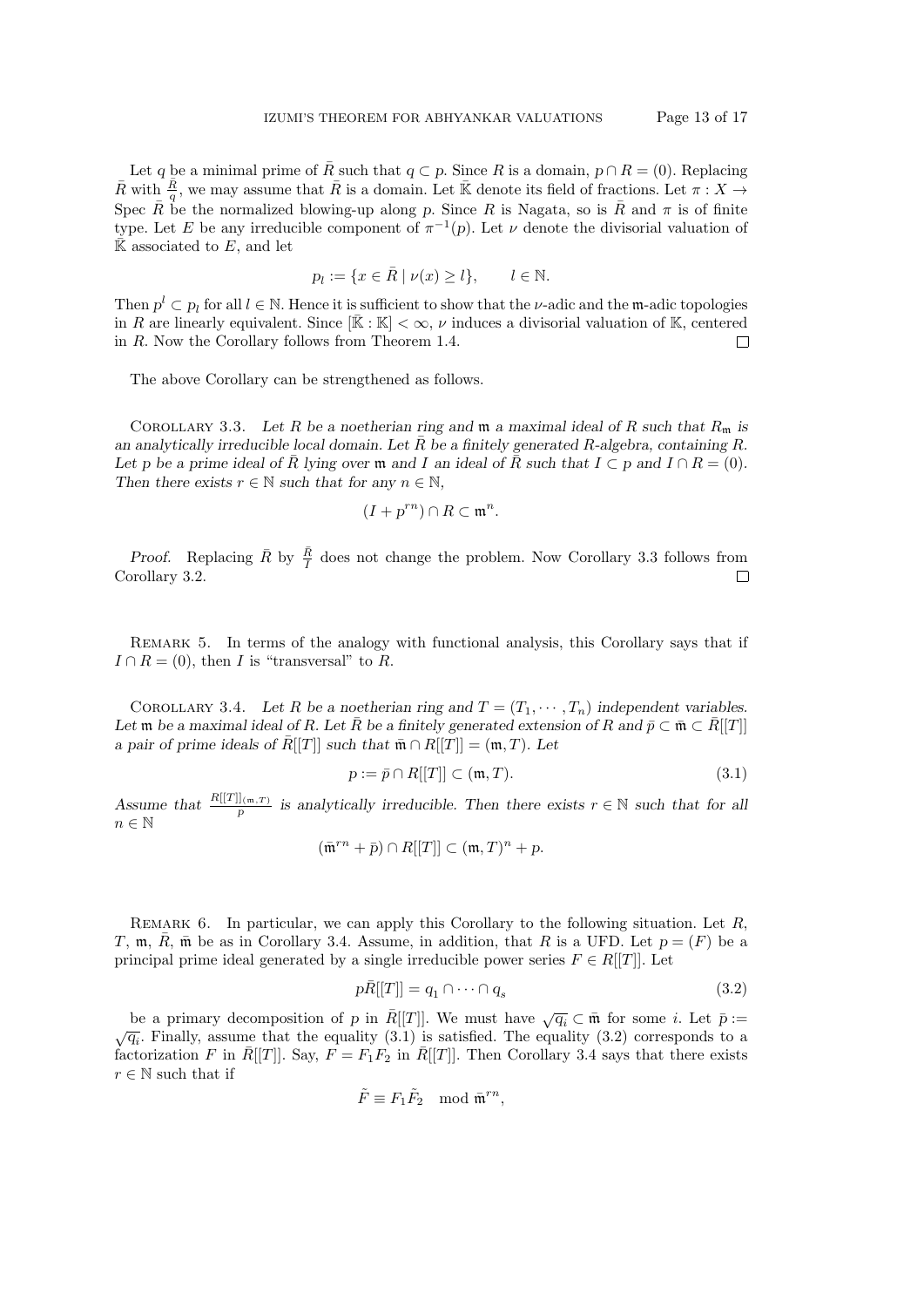where  $\tilde{F}_2 \in \bar{R}[[T]], \tilde{F} \in R[[T]],$  then

 $\tilde{F} \cong Fg \mod(\mathfrak{m}, T)^n$ 

for some  $g \in R[[T]]$ . Thus  $F_1(F_2g - \tilde{F}_2) \in (\mathfrak{m}, T)^n \subset \tilde{\mathfrak{m}}^n$  and by Artin-Rees Lemma there exists a constant c depending only on  $F_1$  such that  $\tilde{F}_2 \cong F_2g$  mod  $\bar{\mathfrak{m}}^{n-c}$ . In other words, approximate factorization of an element of  $R[[T]]$  in  $\overline{R}[[T]]$  is close to an actual factorization, and the estimate is linear in  $n$ .

Proof Proof of Corollary 3.4. Let  $\tilde{R} := \overline{R}[[T]]_{\overline{\mathfrak{m}}}$  and let

$$
S=R[[T]]_{(\mathfrak{m},T)}\otimes_R \bar R_{\bar {\mathfrak m}\cap \bar R}\subset \tilde R.
$$

Let  $\mathfrak{m}_0 := \bar{\mathfrak{m}}\tilde{R} \cap S$ . Then  $\tilde{R}$  is the (T)-adic completion of S, followed by localization at  $\bar{\mathfrak{m}}$ . We can decompose the injective homomorphism  $S \to \tilde{R}$  in two steps:  $S \to S_{\mathfrak{m}_0} \to \tilde{R}$ , where the second arrow is a faithfully flat homomorphism and the first a localization with respect to a maximal ideal. By faithful flatness, we have  $\bar{\mathfrak{m}}^n \cap S_{\mathfrak{m}_0} = \mathfrak{m}_0^n \tilde{R} \cap S_{\mathfrak{m}_0} = \mathfrak{m}_0^n S_{\mathfrak{m}_0}$ , so that the  $\bar{m}$ -adic topology on  $S_{m_0}$  is linearly equivalent to the  $m_0$ -adic topology. Combining this with Lemma 3.1, we see that the  $\bar{m}$ -adic topology on S is linearly equivalent to the  $m_0$ -adic topology. The ring S is a localization of a finitely generated  $R[[T]]$ -algebra, and we apply Corollary 3.2 to the ring extension  $\frac{R[[T]]}{p} \hookrightarrow \frac{S}{\bar{p} \cap S}$ . This completes the proof.  $\Box$ 

REMARK 7. Corollary 3.4 can be strengthened as follows. Let R be a noetherian ring,  $T_1, \dots, T_n$  independent variables and A a noetherian ring such that

$$
R[T] \subset A \subset R[[T]].
$$

Let m be a maximal ideal of R. Let  $\overline{R}$  be a finitely generated R-algebra and let B be a noetherian  $\bar{R}$ -algebra such that

$$
A\otimes_R \bar{R}\subset B\subset \bar{R}[[T]].
$$

Assume that  $(\mathfrak{m}, T)$  is a maximal ideal of A and that both  $A \otimes_R \overline{R}$  and B have  $\overline{R}[[T]]$  as their (T)-adic completion. Let  $\bar{m}$  be any prime ideal of  $\bar{R}$  lying over  $(m, T)$  and  $\bar{p}$  a prime ideal of B such that  $\bar{p} \subset \bar{\mathfrak{m}}$ .

Let  $p := \bar{p} \cap A$ . Assume that  $\frac{A_{\mathfrak{m} \cap A}}{p A_{\mathfrak{m} \cap A}}$  is analytically irreducible. Then there exists  $r \in \mathbb{N}$  such that for any  $n \in \mathbb{N}$ 

$$
(\bar{\mathfrak{m}}^{rn} + \bar{p}) \cap A \subset (\mathfrak{m}, T)^n + p.
$$

The proof is exactly the same as for Corollary 3.4.

The following result is not a corollary of Theorem 1.4 but uses Theorem 1.2:

PROPOSITION 3.5. (cf. [10] Theorem 3.12, p. 11). Let R be a noetherian domain and I an ideal of R. Let x be a non-zero element of R. Assume that R is analytically unramified. Then there exists  $r \in \mathbb{N}$  such that for any  $k, n \in \mathbb{N}$ 

$$
I^k: x^n \subset I^{k-rn}.
$$

Here we adopt the convention that  $I^n = R$  if  $n \leq 0$ .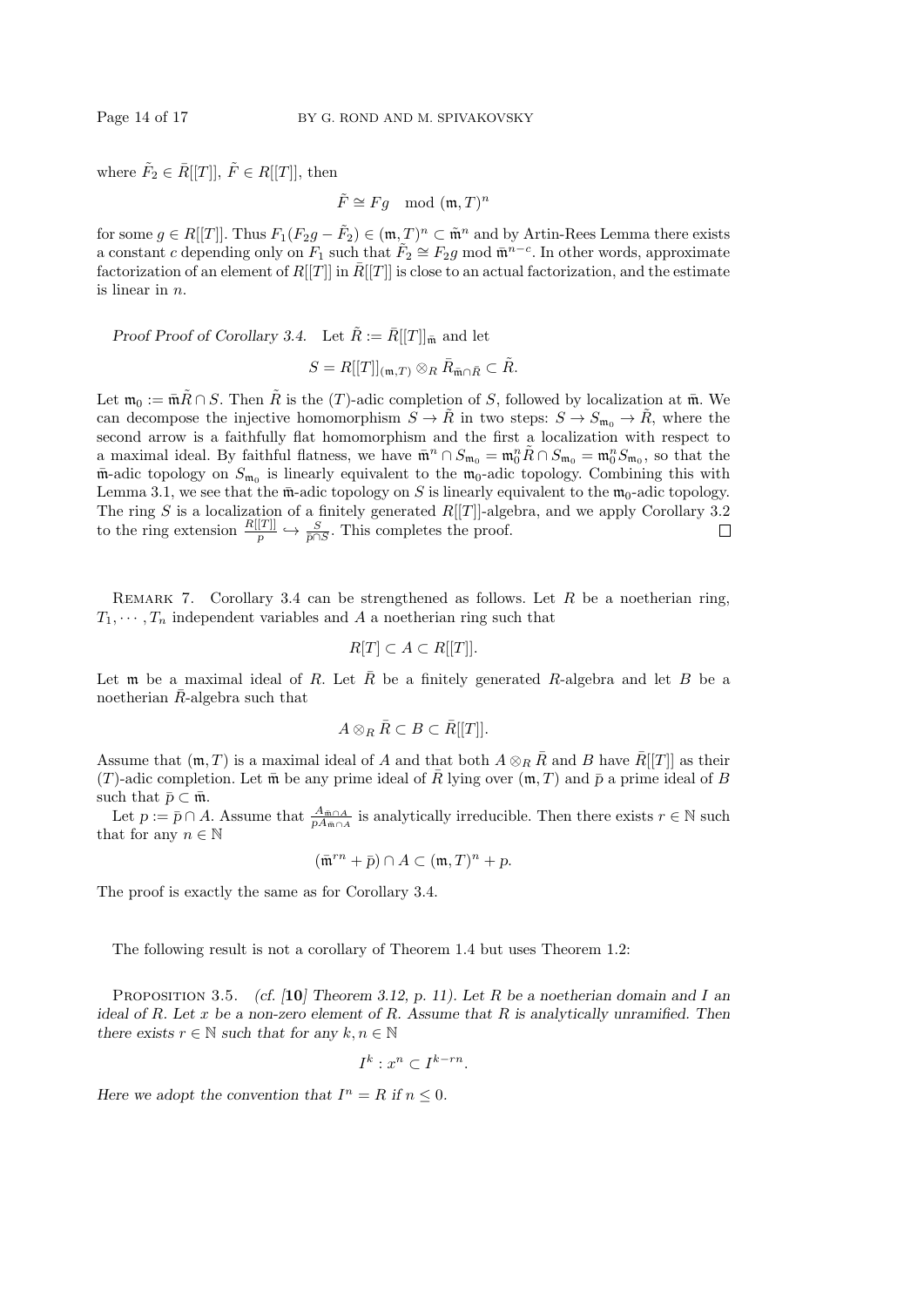Proof. By Theorem 1.2, there exist valuations  $\nu_1, \dots, \nu_s$  such that for any  $f \in R$ 

$$
\bar{I}(f) = \min_{1 \le i \le s} \frac{\nu_i(f)}{\nu_i(I)}.
$$

By Theorem 1.3 there exists  $r_1 \in \mathbb{N}$  such that for any  $n \in \mathbb{N}$  and any  $f \in R$ 

$$
\bar{I}(f) \le r_1 + I(f). \tag{3.3}
$$

Hence, for any  $l \in \mathbb{N}$ , if  $\overline{I}(f) \geq r_1 + l$  then  $f \in I^l$ . For any  $y \in I^k : x^n$  we must have

 $\nu_i(y) + n\nu_i(x) \ge k\nu_i(I)$  for all  $i, 1 \le i \le s$ .

Now take a positive integer  $R$  such that

$$
r \ge \max_{1 \le i \le s} \frac{\nu_i(x)}{\nu_i(I)} + r_1.
$$

Then for any  $y \in I^k : x^n$  and any  $i \in \{1, \dots, s\}$  we have

$$
\nu_i(y) \ge k \nu_i(I) - n \nu_i(x) \ge k \nu_i(I) - n(r - r_1) \nu_i(I) \ge (k - nr + r_1) \nu_i(I).
$$

By (3.3) this implies that  $y \in I^{k-nr}$ , as desired.

The following corollary is a generalization of the main result of [9]:

COROLLARY 3.6. Let  $R$  be an analytically irreducible noetherian local ring. Then there exists  $a \in \mathbb{N}$  such that for any proper ideal I of R we have:

$$
I^{(ac)} \subset \mathfrak{m}^c \ \ \forall c \in \mathbb{N}.
$$

Here, if W denotes the complement of the union of the associated primes of I,  $I^{(n)}$  is the contraction of  $I^n R_W$  to R where  $R_W$  denotes the localization of R with respect to the multiplicative system W. The ideal  $I^{(n)}$  is called the *n*-th symbolic power of I.

Let us mention that it is known that if  $(R, \mathfrak{m})$  is a regular local ring of dimension d then  $I^{(dc)} \subset I^c$  for any ideal I of R and any integer  $c$  [4]. If  $(R, \mathfrak{m})$  has is an isolated singularity ring then  $I^{(kc)} \subset I^c$  for any ideal I of R and any integer c [5] for some constant k independent on p. For a general local ring R and for any ideal I, there exists a constant  $k$  depending on I such that  $I^{(kc)} \subset I^c$  for any c [17] but it is still an open question to know if such a k may be chosen independently of I in general.

*Proof.* First let us prove the result when R is a complete local domain and  $I = p$  is a prime ideal. By Cohen's structure theorem  $R$  is finite over a ring of power series over a field or over a compete Dedekind domain S. We denote by  $\mathfrak{m}_0$  the maximal ideal of S. Let  $\mathbb{K}$  (resp.  $\mathbb{L}$ ) denote the field of fractions of  $R$  (resp.  $S$ ).

First let us assume that K/L is Galois and R is normal. Let  $q := p \cap S$ . Since K/L is Galois and R is the integral closure of S in K, there exists an integer l which is independent of  $p$ such that for any integer  $N, x \in p^{(N)}$  implies  $N_{\mathbb{K}/\mathbb{L}}(x)^{l} \in q^{(N)}$  (see Proposition 3.10 of [3]). Since S is a regular local ring we have  $q^{(k)} \subset \mathfrak{m}_0^k$  for any k (see [3] p. 9). By Lemma 2.5 there exists an integer  $r \in \mathbb{N}$  such that for any  $f \in R$ ,  $\mathfrak{m}_0(N_{\mathbb{K}/\mathbb{L}}(f)) \leq r\mathfrak{m}(f)$ . Thus if  $x \in p^{(rk)}$  then  $N_{\mathbb{K}/\mathbb{L}}(x)^l \in \mathfrak{m}_0^{rkl}$ , hence  $N_{\mathbb{K}/\mathbb{L}}(x) \in \mathfrak{m}_0^{rkl}$  and we have  $x \in \mathfrak{m}^k$ . Finally we obtain

$$
p^{(rlc)} \subset \mathfrak{m}^c \quad \forall p \subset R \text{ prime and } c \in \mathbb{N}.
$$

Next, keep the assumptions that  $R$  is complete and  $p$  is prime, but drop the assumptions that

 $\Box$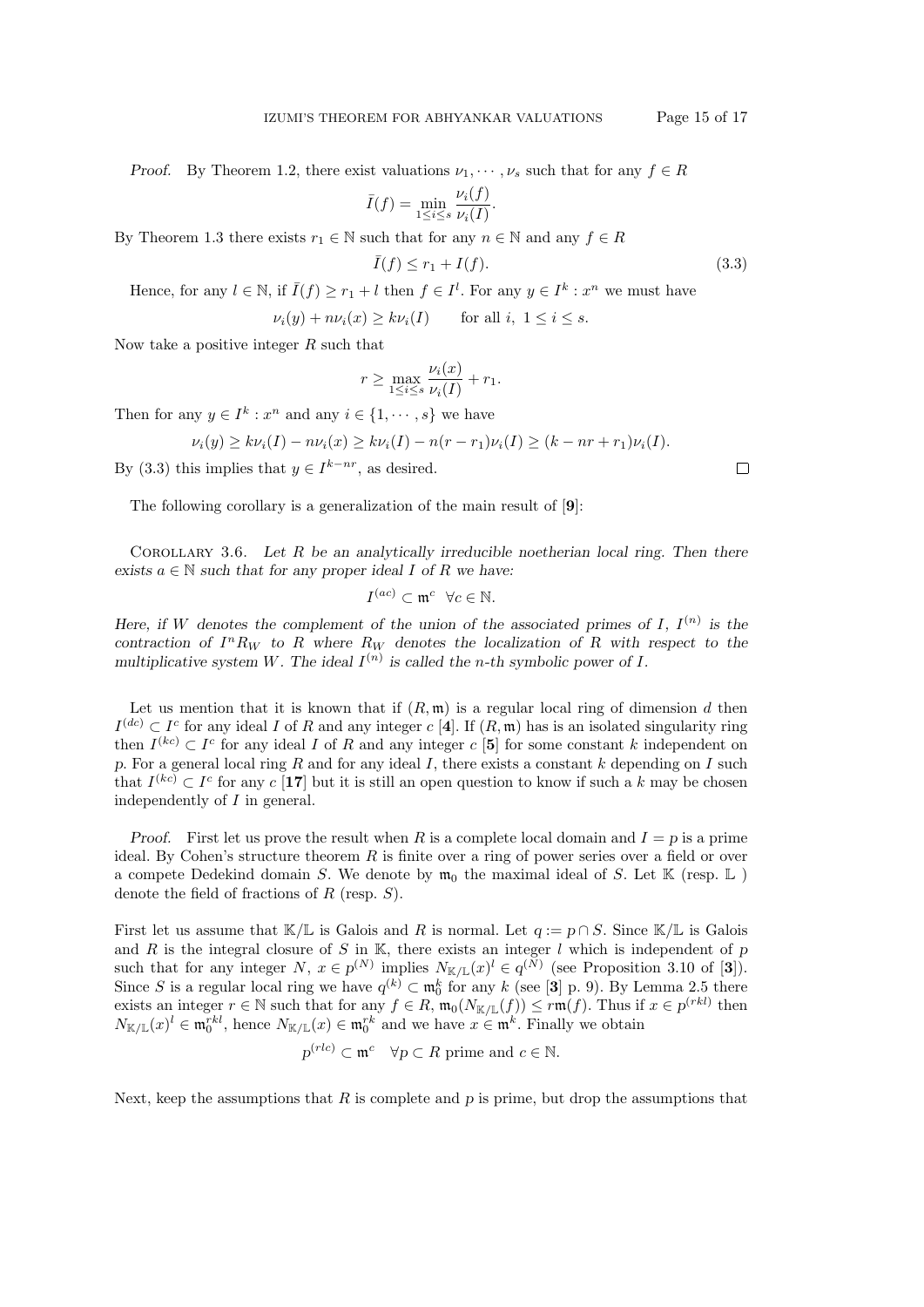R is normal and that the extension  $\mathbb{L} \to \mathbb{K}$  is Galois. Let  $p = \text{char } \mathbb{K}$  if char  $\mathbb{K} > 0$  and  $p = 1$ otherwise. Let  $p^n$  be the inseparability degree of K over L. Let  $\mathbb{K}_s$  be the maximal separable extension of L in K and set  $R_s := R \cap K_s$ . Then  $R_s$  is a complete local domain whose maximal ideal  $\mathfrak{m}_s$  equals  $\mathfrak{m} \cap R_s$  and  $R^{p^n} \subset R_s$ . The ideal  $p_s := p \cap R_s$  is a prime ideal of  $R_s$  and  $p^{p^n} \subset p_s$ . For any element  $y \in p^{(c)}$  there exists  $a \in R \backslash p$  such that  $ay \in p^c$ . Thus  $a^{p^n}y^{p^n} \in p_s^c$ and  $y^{p^n} \in p_s^{(c)}$ .

If  $p_s^{(\alpha c)} \subset \mathfrak{m}_s^c$  for any integer c, then for any  $x \in p^{(\alpha p^n c)}$  we have  $x^{p^n} \in p_s^{(\alpha p^n c)} \subset \mathfrak{m}_s^{p^n c}$ . Thus  $x^{p^n} \in \mathfrak{m}^{p^n c}$  and by Rees theorem there exists a constant  $c_0$  depending only on R such that  $x \in \mathfrak{m}^{c-c_0}$ . Thus we may assume that  $\mathbb{K}/\mathbb{L}$  is separable.

In this case let us denote by  $\mathbb{K}_1$  a finite separable field extension of  $\mathbb{K}$  which is normal over  $\mathbb{L}$ and let  $R_1$  be the integral closure of R in  $\mathbb{K}_1$ . Then  $R_1$  is a direct sum of complete local rings and since  $R_1$  is a domain (it is a subring of a field) it is a complete local domain. Let  $\mathfrak{m}_1$  be the maximal ideal of  $R_1$ . By Lemma 2.4 [15] there exists  $\alpha \in \mathbb{N}$  such that  $\mathfrak{m}_1^{\alpha c} \cap R \subset \mathfrak{m}^c$  for any integer c. Since  $R \to R_1$  is finite there exists a prime ideal  $p_1$  of  $R_1$  lying over p. Thus by replacing R and p by  $R_1$  and  $p_1$ , we may assume that  $\mathbb{K}/\mathbb{L}$  is Galois and R is normal and this case has been proved above.

Now let us assume that R is an analytically irreducible local ring and  $I = p$  is a prime ideal of R. Let us consider an irredundant primary decomposition of  $p\hat{R}$ :

$$
pR = q_1 \cap \cdots \cap q_s
$$

where  $\hat{R}$  denotes the completion of R and the  $q_i$  are primary ideals of  $\hat{R}$ . Let  $p_i$  be the radical of  $q_i$  for all i and set  $W := R \setminus \cup_i p_i$ . Since  $p_i \cap R = p$  for any i, we have an inclusion of multiplicative systems:  $R\backslash p \subset W$ . Thus we have for any integer *n*:

$$
p^{(n)} = p^n R_{R \setminus p} \cap R \subset p^n \widehat{R}_{R \setminus p} \cap R \subset p^n \widehat{R}_W \cap \widehat{R} \subset p_1^{(n)} \widehat{R}_{\widehat{R} \setminus p_1} \cap \widehat{R} = p_1^{(n)}.
$$

By the previous case there exist a and b such that  $p_1^{(ac+b)} \subset \hat{\mathfrak{m}}^c$  for all integers c. Since  $\widehat{\mathfrak{m}}^c \cap R = \mathfrak{m}^c$  the theorem is proved in this case.

Finally let us assume that  $R$  is an analytically irreducible local ring and  $I$  is any ideal of R, not necessarily prime. Let  $p_1,..., p_s$  be the associated primes of I and set  $W = R \setminus \cup_i p_i$ . Then we have for any integer  $n$ :

$$
I^{(n)} = I^n R_W \cap R \subset p_1^n R_W \cap R \subset p_1^n R_{R \setminus p_1} \cap R = p_1^{(n)}.
$$

Since the theorem is proved for the symbolic powers of  $p_1$ , this proves the theorem for any ideal I.

#### References

- 1. S. S. Abhyankar, 'On the valuations centered in a local domain', Amer. J. Math. 78 (1956) 321–348.
- 2. L. Ein, R. Lazarsfeld and K. Smith, 'Uniform approximation of Abhyankar valuation ideals in smooth function fields', Amer. J. Math 125 (2003) 409–400.
- 3. M. Hochster, 'Symbolic powers in Noetherian domains', Illinois J. Math. 15, (1971) 9–27.
- 4. M. Hochster and C. Huneke, 'Comparison of symbolic and ordinary powers of ideals', Invent. Math., 147 (2002) 349–369.
- 5. C. Huneke, D. Katz and J. Validashti, 'Uniform equivalence of symbolic and adic topologies', Illinois J. Math, 53 (2009) 325–338.
- 6. C. Huneke and I. Swanson, 'Integral closure of ideals, rings and modules', London Mathematical Society Lecture Note Series, 336 Cambridge University Press, Cambridge, 2006.
- 7. S. Izumi, 'A mesure of integrity for local analytic algebras', Publ. RIMS, Kyoto Univ., 21 (1985) 719–736.

 $\Box$